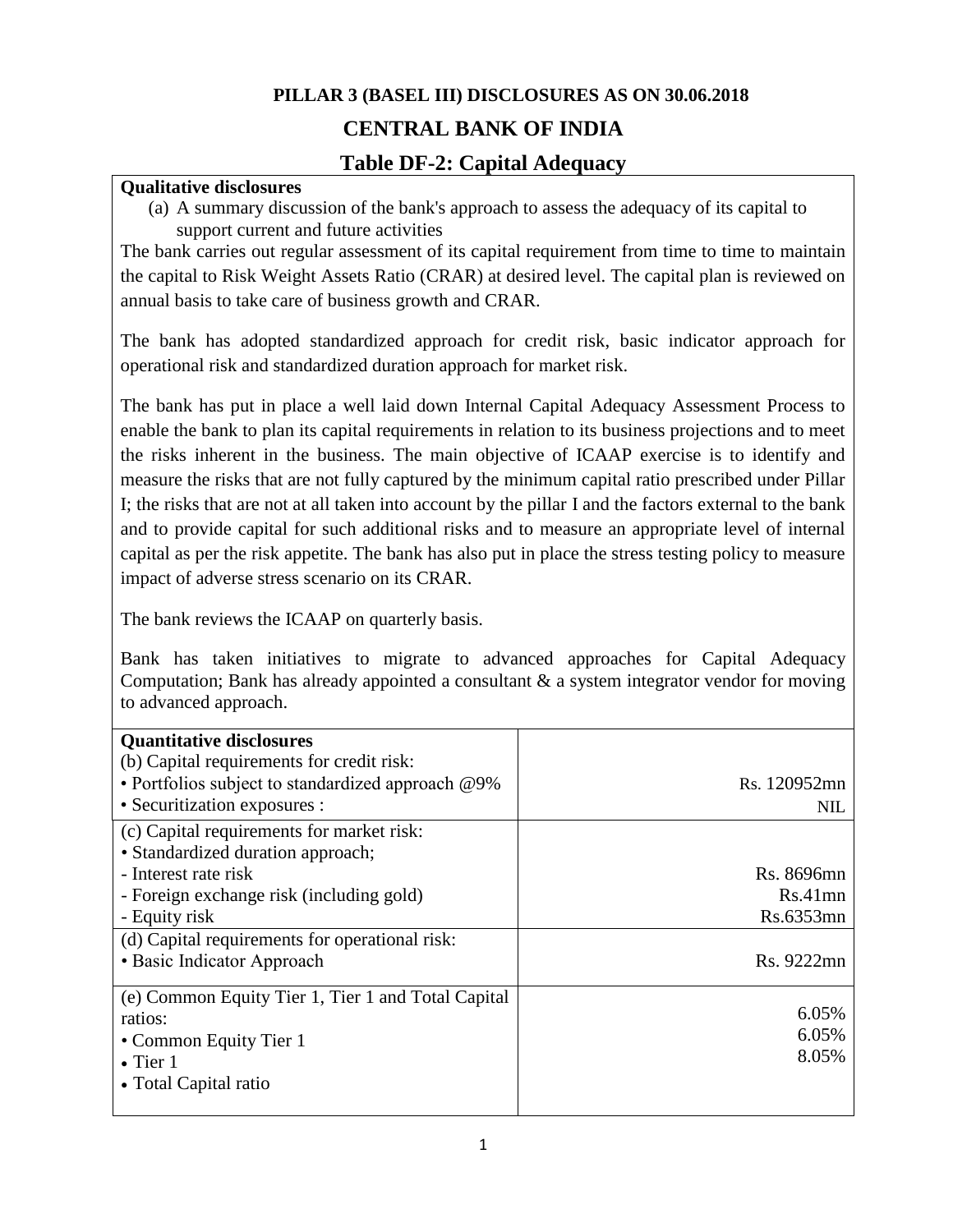# **General qualitative disclosure requirement**

A committee of board of Directors regularly oversees the Bank's Risk Management policies/practices under various risks viz. credit, operational, market etc. The bank also has separate committees for each risk comprising of top executives of bank headed by Chairman / Managing Director & CEO/ Executive Directors such as Asset liability Management committee, Credit policy Committee, Operational Risk committee. These committees meet at regular intervals throughout the year to assess and monitor the level of risk under various bank operations and initiate appropriate mitigation measures wherever necessary.

The Risk Management Department at central office level which is headed by Chief Risk Officer (General Manager) measures, control and manages risk within the limits set by the Board and enforces compliance with risk parameters set by various committees. The General Manager is assisted by Deputy General Manager and a team of Assistant General Managers, Chief Managers, Senior Managers and Managers.

At all zonal offices and Regional offices, Risk Managers are posted who act as an extended arm of the Risk Management Department of Central Office.

The bank has in place various policies such as Credit Risk Management Policy, Credit Risk Mitigation and Collateral Management Policy, Stress testing policy, Market Discipline & Disclosure policy, Intra group transaction and exposure policy, Operational risk policy, ALM policy and Market risk management Policy.

Besides these, the Loan Policy prescribing broad parameters governing loan functions, guidelines on appraisal and evaluation of credit proposals, lending powers of delegated authorities, exposure norms, prudential limits and measures, monitoring and controlling the credit portfolio is also in place.

The Credit Monitoring Department headed by General Manager monitors the loan portfolio, identify special mention accounts and take corrective measures. Loan review mechanism is also carried out by the department apart from processing and monitoring of accounts.

The bank has introduced rating models for various segments of borrowers including retail lending schemes which measures the risk associated with counterparties and helps in credit and pricing decisions. In case of large borrowers, credit risk assessment models evaluate financial risk, Industry risk, Management risk and business risk of the counter party and each of these risks are scored separately, then overall rating is accorded to the counter party. Facility rating module is also available in the rating tool. Where parental support is available the same is also factored in rating, if corporate guarantee is available to the borrower.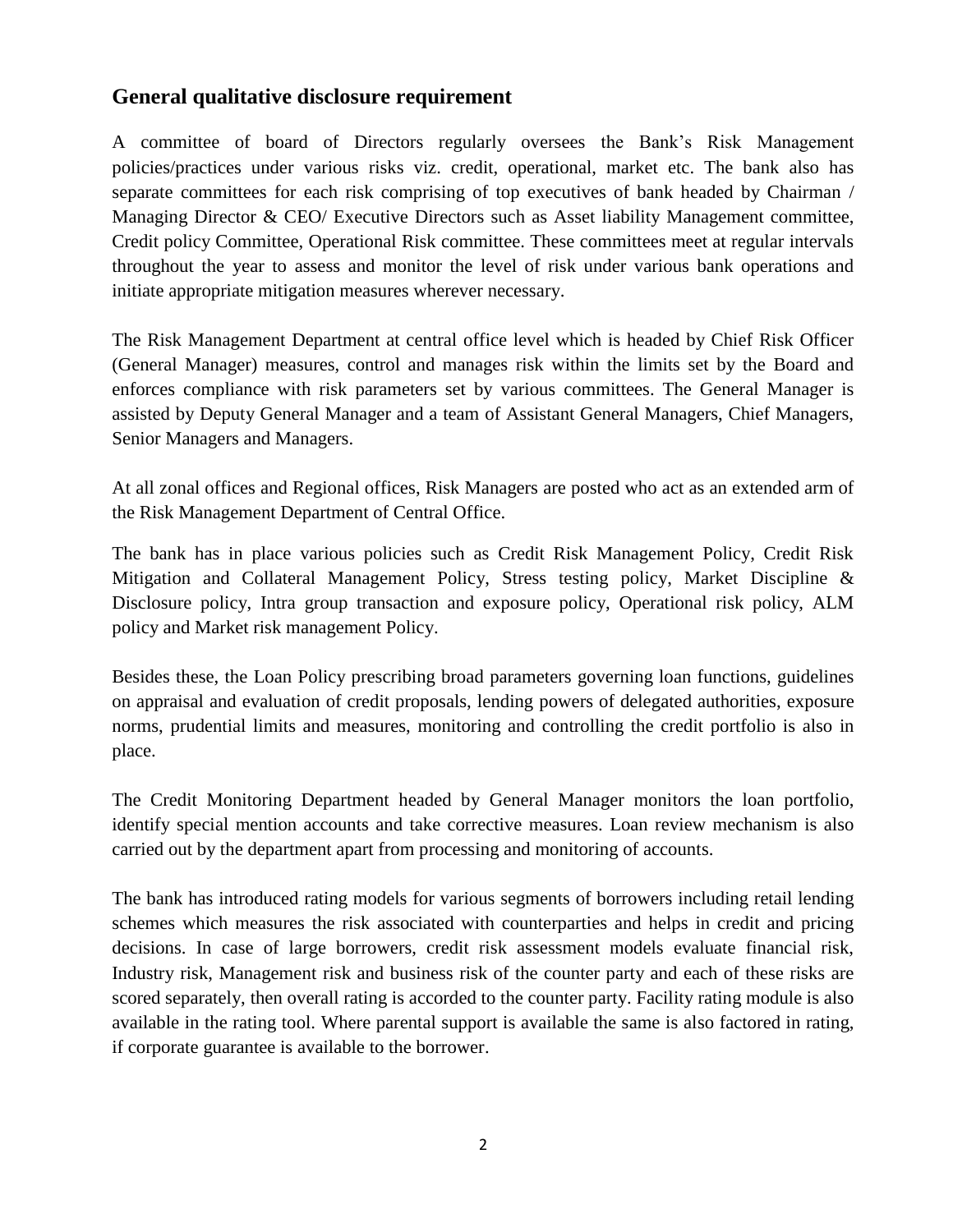#### **Table DF-3 Credit risk: General disclosures for all banks**

#### **Qualitative Disclosures**

#### **Credit risk**

#### **Impaired :**

The Working Group to review the existing prudential guidelines on restructuring of advances by banks/financial institutions in its report dated 20.07.2012 has observed that as per international accounting standards, accounts are generally treated as impaired on restructuring and recommended that similar practice should be followed in India. Ind AS 109 Financial Instruments contains guidance on the recognition, derecognition, classification and measurement of financial instruments including impairment and hedge accounting

A Non-Performing Asset shall be a loan or an advance where-

- (i) Interest and/or installment of principal remain overdue for a period of more than 90days in respect of a Term Loan;
- (ii) The account remains out of order for 90 days
- (iii) The bill remains overdue for a period of more than 90days in the case of bills Purchased and Discounted
- (iv) In case of advances granted for Agricultural purposes
	- a) The installment of principal or interest thereon remains overdue for two crop seasons for short duration crops
	- b) The installment of principal or interest thereon remains overdue for one crop seasons for long duration crops
- (v) The amount of liquidity facility remains outstanding for more than 90 days, in respect of a securitization transaction undertaken in terms of guidelines on securitization dated February 1, 2006.
- (vi) in respect of derivative transactions, the overdue receivables representing positive mark to- market value of a derivative contract, if these remain unpaid for a period of 90 days from the specified due date for payment.

RBI vide its circular dated February 12, 2018 has issued a revised framework for the resolution of stressed assets on in view of enactment of the Insolvency and Bankruptcy Code, 2016.

### **Out of Order:**

An account should be treated as "out of Order" if the outstanding balance remains continuously in excess of the sanctioned limit/drawing power. In cases where the outstanding balance in the principal operating accounts less than the sanctioned limit/drawing power, but there are no credits continuously for 90 days as on the date of balance sheet or credit are not enough to cover the interest debited in the account during the same period.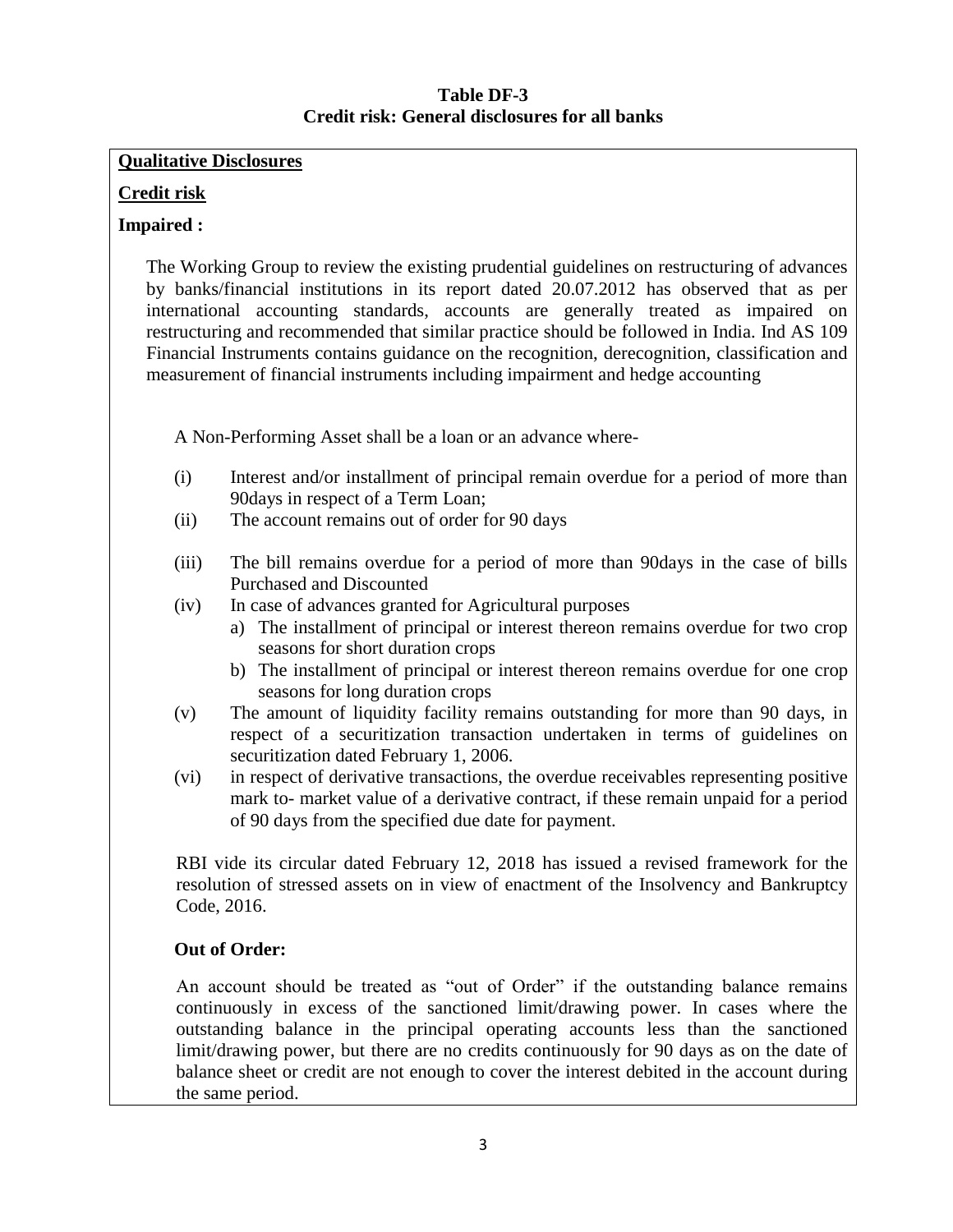#### **Overdue:**

Any amount due to the bank under any credit facility is overdue if it is not paid on due date fixed by the bank.

#### **Credit Risk Management Policy**

Bank has put in place a well-articulated Board approved Credit Risk Policy which is reviewed annually. The policy deals with the following areas:

- Credit risk- definition, Policy and strategy
- Risk identification & measurement,
- Risk grading and aggregation,
- Credit risk rating framework and reporting,
- Risk control and portfolio management,
- Mitigation techniques,
- Target markets and type of economic activity,
- Credit approval authority,
- Country and currency exposure,
- Maturity patterns, level of diversification,
- Cyclical aspect of the economy,
- Credit risk in off balance sheet exposure,
- Credit risk monitoring procedures,
- Managing of credit risk in inter Bank Exposure,
- Country risk and other operational matters

#### **(Rs. in Mn) Quantitative Disclosures: (a) Total gross credit risk exposures:**  Fund based\*: Non-fund based: *\*includes cash ,balances with banks , investments etc* 2811961 279777 **(b) Geographic distribution of exposures: Overseas**  Domestic 1201 3090537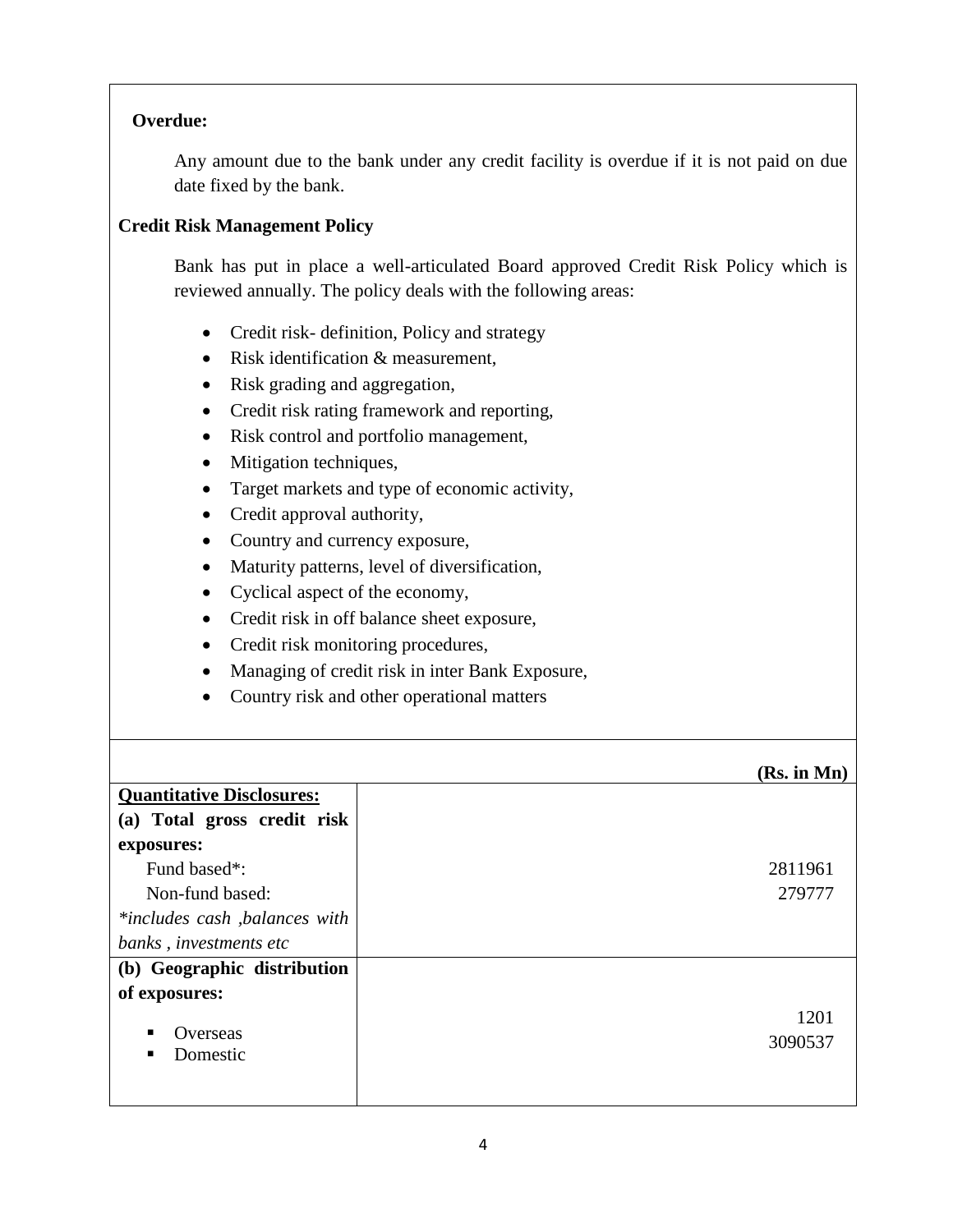| (c)                                                  |               |                              |                  |
|------------------------------------------------------|---------------|------------------------------|------------------|
| <b>Industry Name</b>                                 | Rs. in Mn     | Rs. in Mn                    | Rs. in Mn        |
|                                                      | <b>Funded</b> | <b>Non-Funded Investment</b> |                  |
| A. Mining and Quarrying $(A.1 + A.2)$                | 1,856         | 1,336                        | 1                |
| A.1 Coal                                             | 655           | 1,316                        | 1                |
| A.2 Others                                           | 1,201         | 20                           | $\overline{0}$   |
| B. Food Processing (B.1 to B.5)                      | 68,009        | 18,367                       | 4,954            |
| <b>B.1 Sugar</b>                                     | 23,318        | 3,922                        | 4,344            |
| B.2 Edible Oils and Vanaspati                        | 12,211        | 10,145                       | $\mathbf{0}$     |
| B.3 Tea                                              | 2,168         | 36                           | 1                |
| <b>B.4 Coffee</b>                                    | 15            | $\mathbf{0}$                 | $\boldsymbol{0}$ |
| <b>B.5 Others</b>                                    | 30,297        | 4,264                        | 610              |
| C. Beverages (excluding Tea & Coffee) and Tobacco    | 1,642         | $\boldsymbol{0}$             | $\boldsymbol{0}$ |
| C.1 Tobacco and tobacco products                     | 111           | $\mathbf{0}$                 | $\mathbf{0}$     |
| C.2 Others                                           | 1,530         | $\mathbf{0}$                 | $\theta$         |
| D. Textiles                                          | 62,249        | 15,202                       | 2,182            |
| D.1 Cotton                                           | 28,768        | 1,782                        | 1,903            |
| D.2 Jute                                             | 1,262         | 358                          | $\boldsymbol{0}$ |
| D.3 Man-made, of which                               | 171           | $\boldsymbol{0}$             | $\boldsymbol{0}$ |
| D.4 Others                                           | 32,048        | 13,062                       | 279              |
| Out of D (i.e., Total Textiles) to Spinning Mills    | 1,279         | $\boldsymbol{0}$             | $\overline{0}$   |
| E. Leather and Leather products                      | 744           | 124                          | $\theta$         |
| F. Wood and Wood Products                            | 748           | 353                          | $\boldsymbol{0}$ |
| G. Paper and Paper Products                          | 5,002         | 2,446                        | 138              |
| H. Petroleum (non-infra), Coal Products (non-mining) | 13,095        | 2,198                        | 9,858            |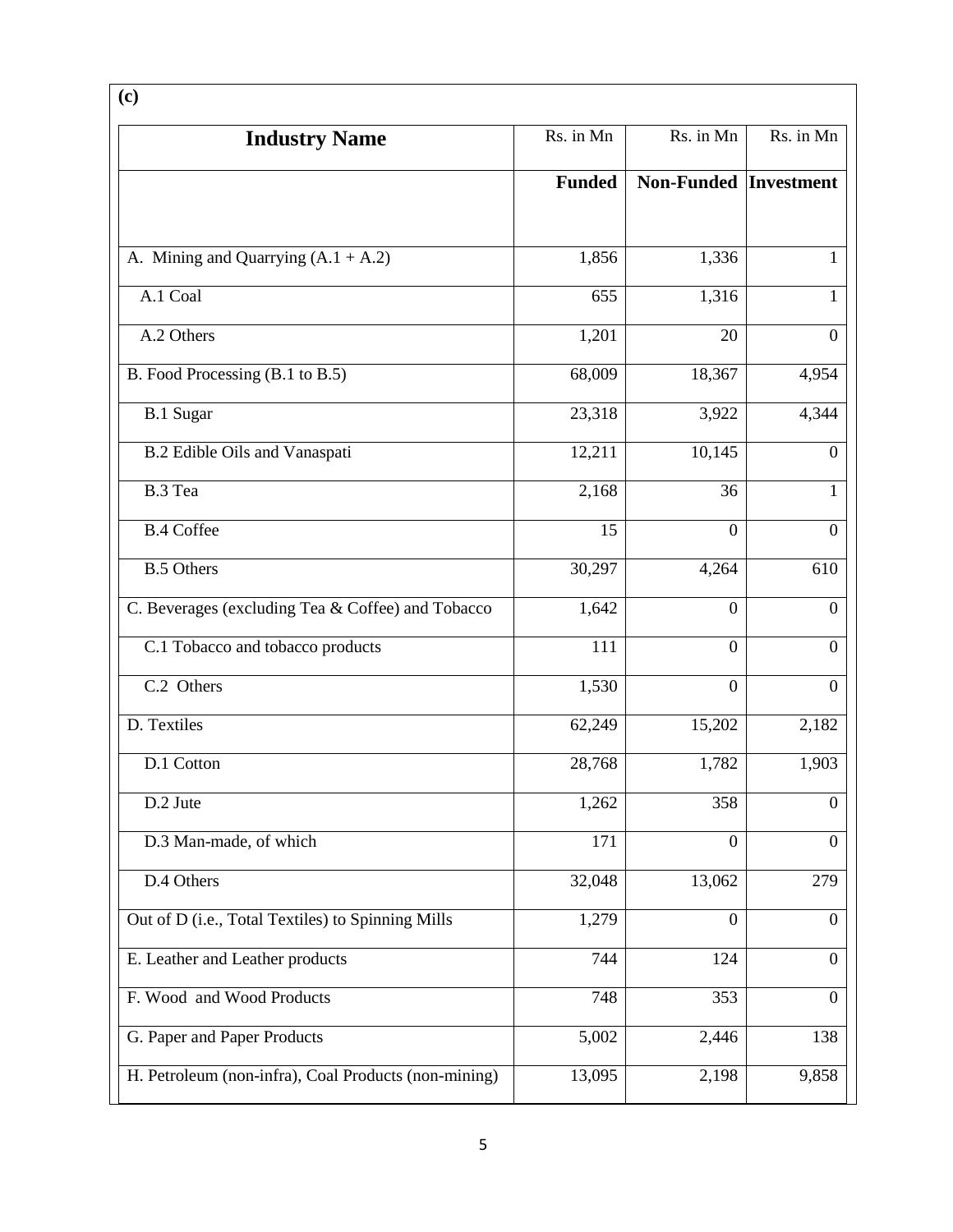| and Nuclear Fuels                                                                  |         |                |                  |
|------------------------------------------------------------------------------------|---------|----------------|------------------|
| I. Chemicals and Chemical Products (Dyes, Paints,<br>etc.) $(I.1 \text{ to } I.4)$ | 35,461  | 9,061          | 115              |
| I.1 Fertilizers                                                                    | 11,247  | 91             | $\theta$         |
| I.2 Drugs and Pharmaceuticals                                                      | 9,186   | 5,700          | 94               |
| I.3 Petro-chemicals (excluding under<br>Infrastructure)                            | 4,453   | 874            | $\mathbf{0}$     |
| I.4 Others                                                                         | 10,576  | 2,397          | 20               |
| J. Rubber, Plastic and their Products                                              | 2,396   | 607            | $\Omega$         |
| K. Glass & Glassware                                                               | 481     | $\overline{7}$ | $\theta$         |
| L. Cement and Cement Products                                                      | 16,725  | 1,756          | $\Omega$         |
| M. Basic Metal and Metal Products $(M.1 + M.2)$                                    | 111,235 | 20,503         | 2,601            |
| M.1 Iron and Steel                                                                 | 88,452  | 16,344         | 1,861            |
| M.2 Other Metal and Metal Products                                                 | 22,783  | 4,159          | 740              |
| N. All Engineering $(N.1 + N.2)$                                                   | 75,078  | 52,275         | 547              |
| N.1 Electronics                                                                    | 34,831  | 1,767          | 203              |
| N.2 Others                                                                         | 40,247  | 50,508         | 344              |
| O. Vehicles, Vehicle Parts and Transport Equipments                                | 9,607   | 6,377          | 157              |
| P. Gems and Jewellery                                                              | 16,388  | 4,505          | $\boldsymbol{0}$ |
| Q. Construction                                                                    | 63,287  | 13,424         | 2,812            |
| R. Infrastructure (a to d)                                                         | 421,031 | 49,846         | 63,819           |
| R.a Transport (a.1 to a.6)                                                         | 94,264  | 5,398          | 9,466            |
| R.a.1 Roads and Bridges                                                            | 62,336  | 2,298          | 9,466            |
| R.a.2 Ports                                                                        | 6,836   | 600            | $\boldsymbol{0}$ |
| R.a.3 Inland Waterways                                                             | 1,078   | $\Omega$       | $\overline{0}$   |
| R.a.4 Airport                                                                      | 10,653  | 65             | $\theta$         |
| R.a.5 Railway Track, tunnels, viaducts, bridges                                    | 13,321  | 2,435          | $\mathbf{0}$     |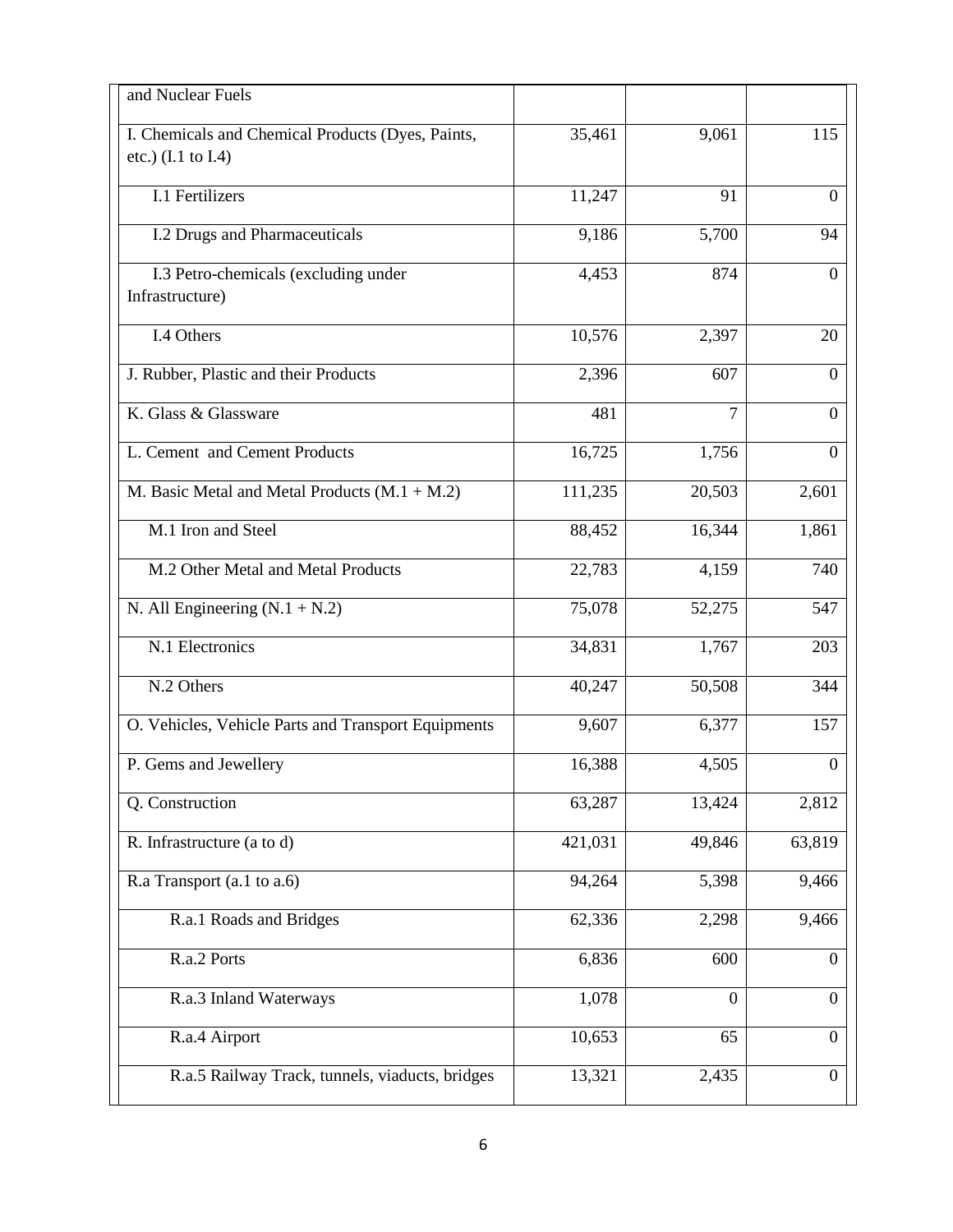| 228,196<br>113,468 | 8,155          | 49,536           |
|--------------------|----------------|------------------|
|                    |                |                  |
|                    |                |                  |
|                    |                |                  |
|                    | 7,002          | $\mathbf{0}$     |
| 6,850              | $\mathbf{0}$   | $\Omega$         |
| 25,190             | 3,189          | $\Omega$         |
| 81,428             | 3,812          | $\theta$         |
| 8,536              | 850            | $\Omega$         |
| $\theta$           | $\theta$       | $\theta$         |
| 2,850              | 850            | $\Omega$         |
| 5,686              | $\theta$       | $\Omega$         |
| 86,022             | 303            | 49,536           |
| $\boldsymbol{0}$   | $\mathbf{0}$   | $\boldsymbol{0}$ |
| 85,550             | 1              | 49,536           |
| 472                | 302            | $\boldsymbol{0}$ |
| 8,698              | $\theta$       | $\Omega$         |
| 9,650              | $\overline{0}$ | $\theta$         |
| 1,823              | $\mathbf{0}$   | $\overline{0}$   |
| 9,335              | 379            | $\theta$         |
| 800                | $\overline{0}$ | $\Omega$         |
| $\overline{0}$     | $\overline{0}$ | $\theta$         |
| 2,226              | 379            | $\boldsymbol{0}$ |
| 6,300              | $\mathbf{0}$   | $\overline{0}$   |
|                    |                |                  |
| 9                  | $\mathbf{0}$   | $\overline{0}$   |
|                    |                |                  |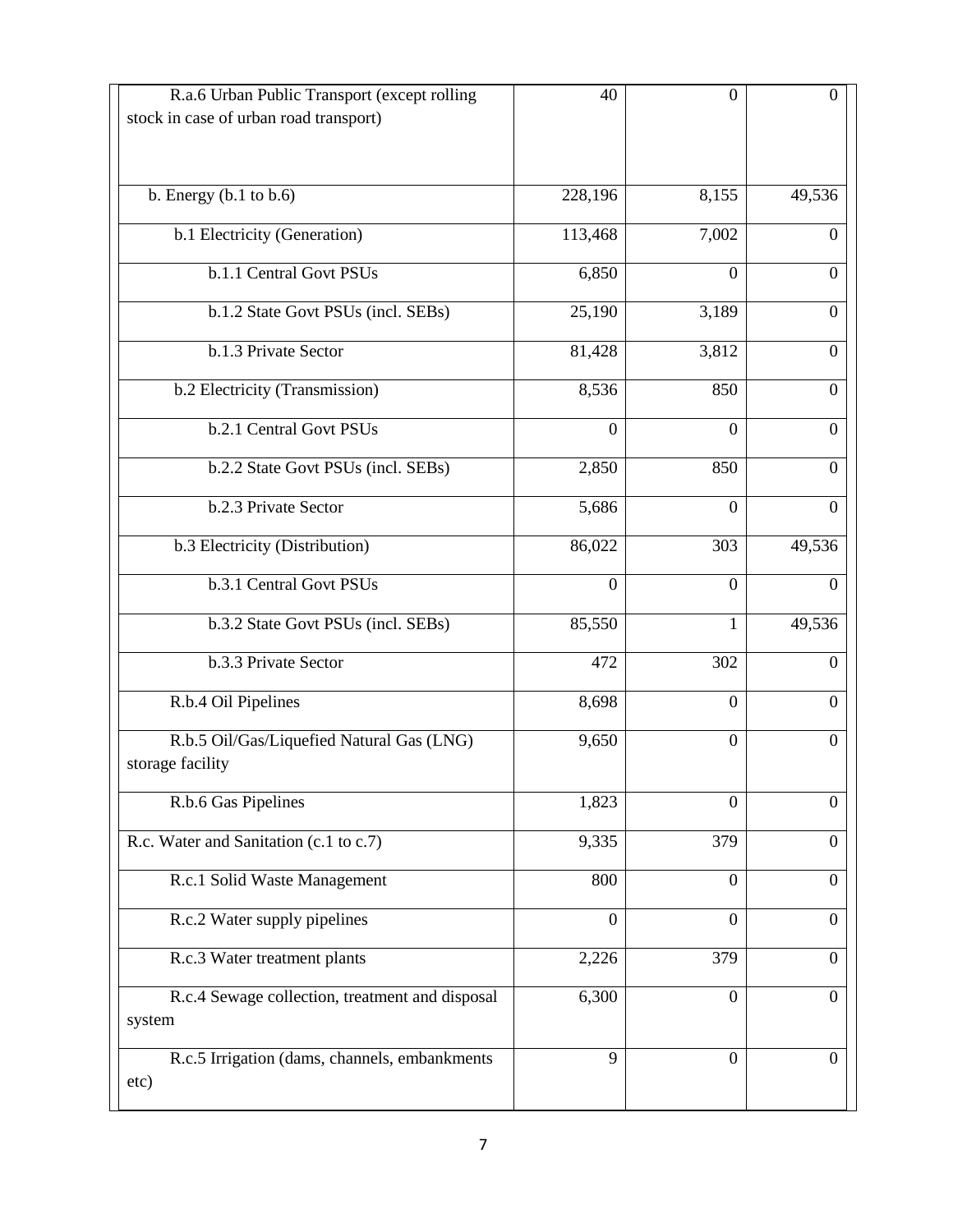| R.c.6 Storm Water Drainage System                                                                                         | $\overline{0}$   | $\overline{0}$ | $\theta$       |
|---------------------------------------------------------------------------------------------------------------------------|------------------|----------------|----------------|
| R.c.7 Slurry Pipelines                                                                                                    | $\overline{0}$   | $\overline{0}$ | $\theta$       |
| R.d. Communication (d.1 to d.3)                                                                                           | 31,815           | 33,739         | 1,190          |
| R.d.1 Telecommunication (Fixed network)                                                                                   | $\boldsymbol{0}$ | $\Omega$       | $\Omega$       |
| R.d.2 Telecommunication towers                                                                                            | 11,226           | $\overline{0}$ | $\theta$       |
| R.d.3 Telecommunication and Telecom Services                                                                              | 20,589           | 33,739         | 1,190          |
| R.e. Social and Commercial Infrastructure (e.1 to e.9)                                                                    | 34,482           | 774            | $\overline{0}$ |
| R.e.1 Education Institutions (capital stock)                                                                              | 8,544            | 579            | $\overline{0}$ |
| R.e.2 Hospitals (capital stock)                                                                                           | 4,729            | $\Omega$       | $\overline{0}$ |
| R.e.3 Three-star or higher category classified<br>hotels located outside cities with population of more<br>than 1 million | 5,098            | 150            | $\theta$       |
| R.e.4 Common infrastructure for industrial<br>parks, SEZ, tourism facilities and agriculture markets                      | 15,423           | 45             | $\Omega$       |
| R.e.5 Fertilizer (Capital investment)                                                                                     | 378              | $\overline{0}$ | $\Omega$       |
| R.e.6 Post harvest storage infrastructure for<br>agriculture and horticultural produce including cold<br>storage          | 311              | $\overline{0}$ | $\theta$       |
| R.e.7 Terminal markets                                                                                                    | $\boldsymbol{0}$ | $\overline{0}$ | $\mathbf{0}$   |
| R.e.8 Soil-testing laboratories                                                                                           | $\boldsymbol{0}$ | $\overline{0}$ | $\Omega$       |
| R.e.9 Cold Chain                                                                                                          | $\overline{0}$   | $\Omega$       | $\mathbf{0}$   |
| R.f. Others, if any, please specify                                                                                       | 22,940           | 1,402          | 3,627          |
| S. Other Industries, pl. specify                                                                                          | 68,968           | 4,602          | 445            |
| All Industries (A to S)                                                                                                   | 974,000          | 202,988        | 87,628         |
| Residuary other advances (to tally with gross<br>advances)                                                                | 983,446          | 39,070         | $\overline{0}$ |
| <b>Total</b>                                                                                                              | 1,957,445        | 242,058        | 87,628         |
|                                                                                                                           |                  |                |                |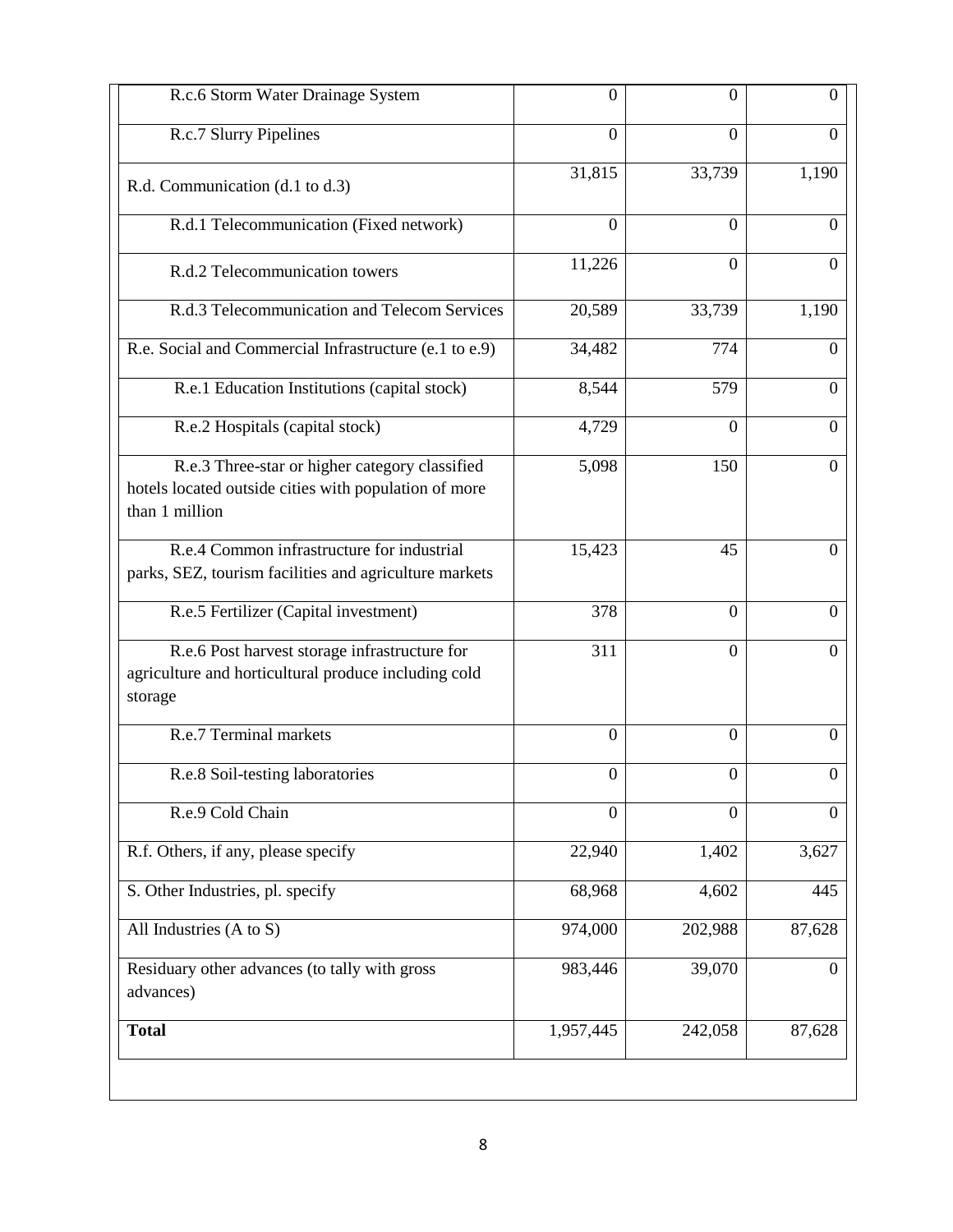| Industry exposure is more than 5% gross exposure                                  |                            |         |                                            |  |
|-----------------------------------------------------------------------------------|----------------------------|---------|--------------------------------------------|--|
|                                                                                   | <b>Funded</b><br>Rs. in Mn |         | <b>Non-Funded</b><br>Rs. in Mn             |  |
| Infrastructure                                                                    |                            | 421,031 | 49,846                                     |  |
| <b>Basic Metal</b>                                                                |                            | 111,235 | 20,503                                     |  |
| (d) Residual maturity breakdown of Performing Assets:                             |                            |         | Rs. in Mn                                  |  |
| Day 1                                                                             |                            |         | 314143                                     |  |
| 02days to 07days:                                                                 |                            |         | 15709                                      |  |
| 08days to 14days:                                                                 |                            |         | 5872                                       |  |
| 15days to 30days:                                                                 |                            |         | 16491                                      |  |
| 31 days to 3 months:                                                              |                            |         | 72580                                      |  |
| Above 2 months to 3 months:                                                       |                            |         | 95033                                      |  |
| Above 3 months to 6 months                                                        |                            |         | 63640                                      |  |
| Above 6 months to 12 months:                                                      |                            |         | 86710                                      |  |
| Above 1 year to 3year                                                             |                            |         | 762460                                     |  |
| Above 3 years to 5 years                                                          |                            |         | 190220                                     |  |
| Over 5 Years                                                                      |                            |         | 800354                                     |  |
| Total                                                                             |                            |         | 2423212                                    |  |
| (e) Amount of NPAs (Gross)                                                        |                            |         | Rs. In Mn                                  |  |
| Substandard<br>п<br>Doubtful 1<br>п<br>Doubtful 2<br>Doubtful 3<br>п<br>Loss<br>п |                            |         | 79683<br>99665<br>139073<br>39700<br>29656 |  |
| (f) Net NPAs                                                                      |                            |         | 160863                                     |  |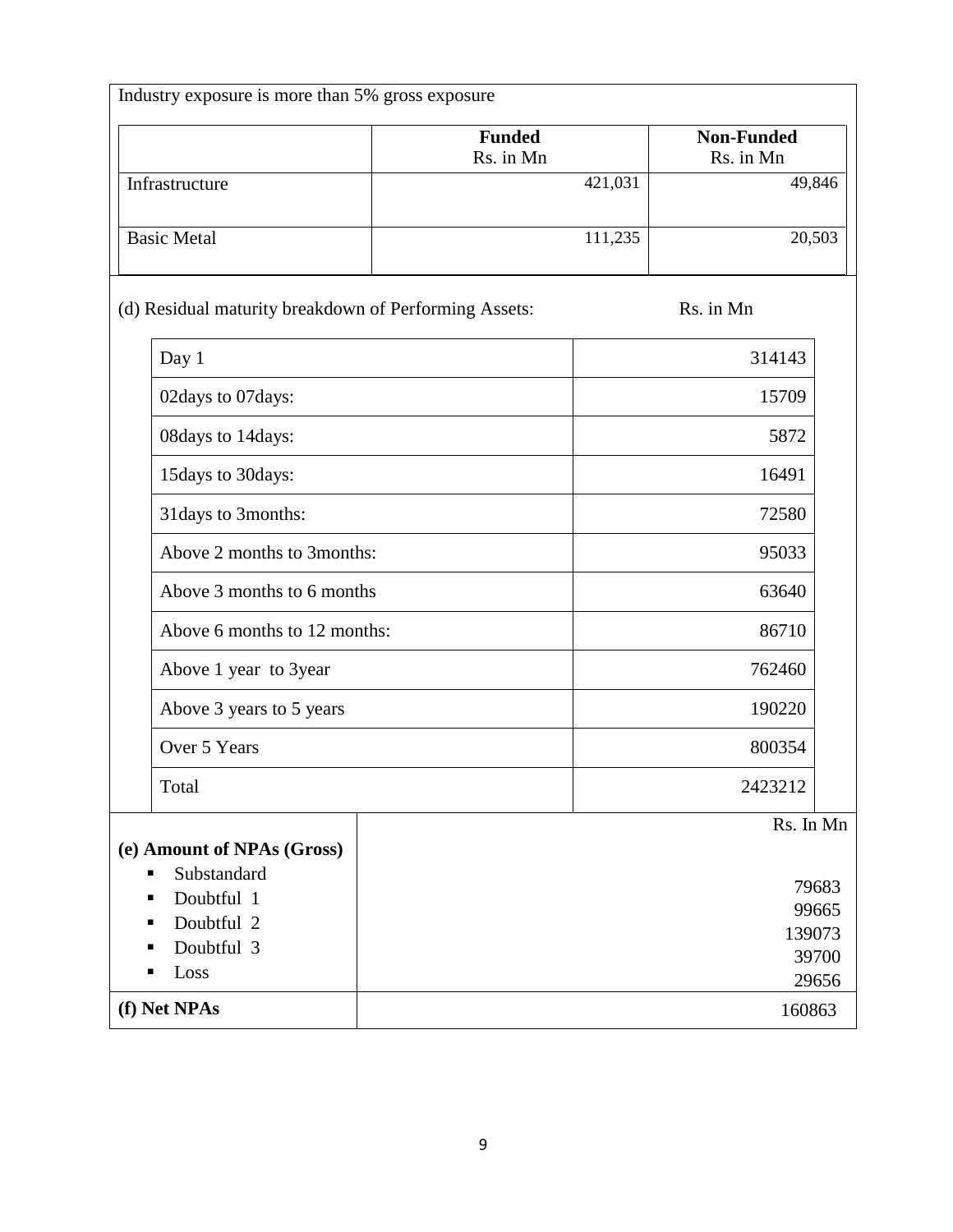| (g) NPA Ratios                                   |                 |
|--------------------------------------------------|-----------------|
| Gross NPAs to gross<br>п<br>advances             | 22.17%          |
| Net NPAs<br>to<br>п<br>net<br>advances           | 10.58%          |
| <b>NPAs</b><br>of<br>(h)<br>Movement             |                 |
| (Gross)                                          | 381307          |
| Opening balance<br>٠                             | 29371           |
| <b>Additions</b>                                 | 22901           |
| Reductions<br>п                                  | 387777          |
| NPA (Gross)<br>п                                 |                 |
|                                                  |                 |
| (i) Movement of provisions                       |                 |
| for NPAs                                         |                 |
| Opening balance<br>Е                             |                 |
| Provisions made during<br>п                      | 196013<br>36267 |
| the period                                       |                 |
| Write-off<br>п                                   |                 |
| Write-back of excess<br>п                        | 17053           |
| provisions<br>п                                  |                 |
| Closing balance                                  | 215227          |
| of<br><b>Amount</b><br>Non-<br>(j)               | 22935           |
| <b>Performing Investments</b>                    |                 |
| (k) Amount of provisions                         | 19786           |
| for<br>held<br>non-performing                    |                 |
| investments                                      |                 |
|                                                  |                 |
| <b>Movement</b><br>$\mathbf{I}$<br><sub>of</sub> |                 |
| provisions/depreciation<br>on                    |                 |
| investments:                                     |                 |
|                                                  | 26631           |
| Opening balance<br>п<br>Provisions<br>made<br>٠  | 5880            |
| during the period                                | <b>NIL</b>      |
| Write-off<br>п                                   |                 |
| Write back of excess<br>п                        | 95              |
| provision                                        |                 |
| Closing balance<br>п                             | 32416           |

Rs. in Mn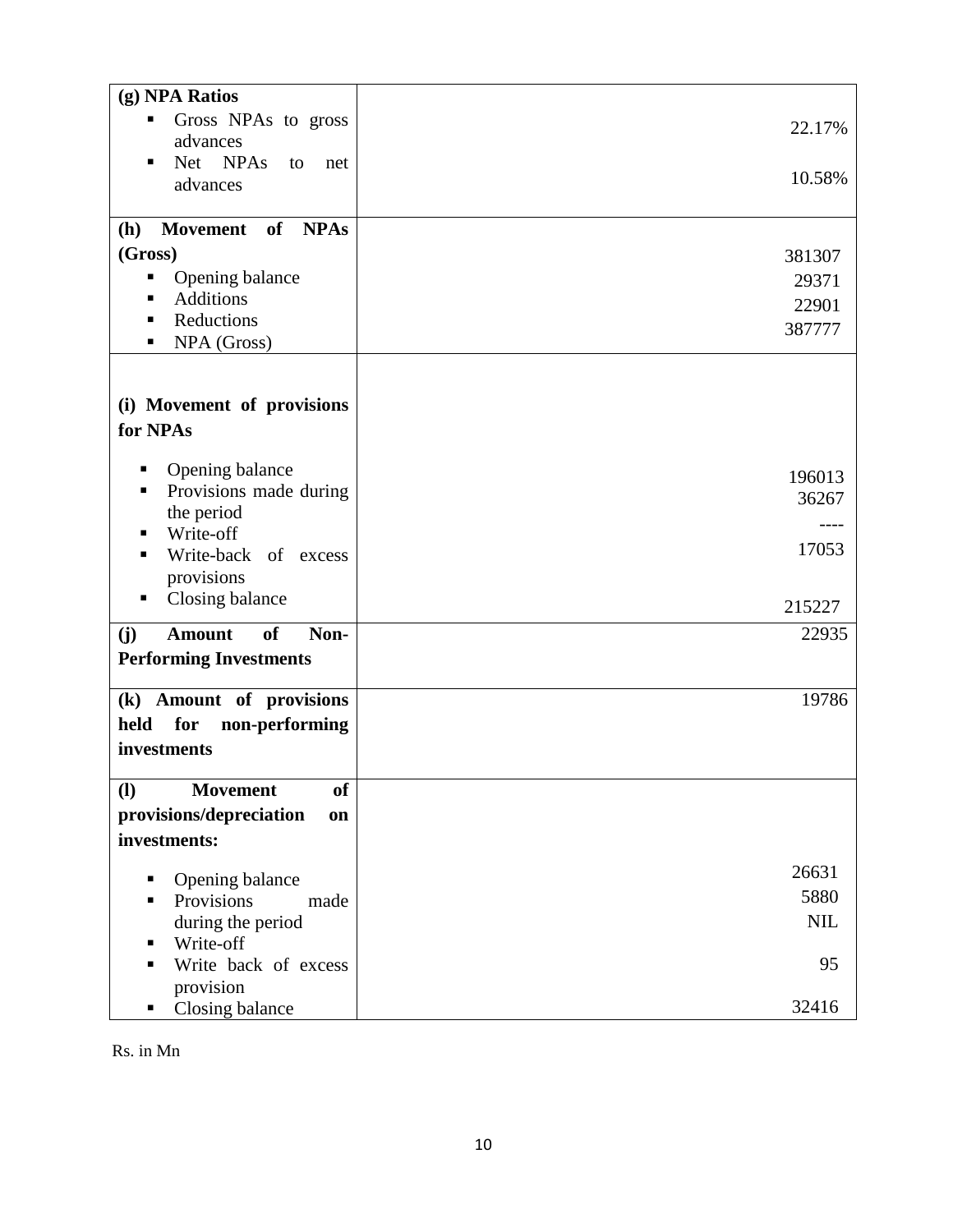#### **Table DF-4**

#### **Credit risk: disclosures for portfolios subject to the standardized approach**

#### **Qualitative Disclosures**

- a. The Bank has adopted Standardized approach for computation of capital charge for Credit risk as per RBI guidelines. These guidelines envisage different risk weights for different asset classes, which have been duly applied.
- b. The Bank has recognized the ratings issued by seven External Credit Rating Agencies identified by RBI viz., CRISIL Ltd., CARE, ICRA Ltd., India ratings and research Pvt. ltd,SMERA rating Ltd, BRICKWORK and INFOMERICS to rate the exposures of its clients.
- c. These agencies rate all fund and non-fund based exposures. The ratings awarded by these agencies to the bank's clients are adopted for assigning risk-weights.
- **d.** In case of bank's investment in particular issues of Corporate, the issue specific rating of the rating agency is reckoned to assign the risk weight.

|                                                                                                                                                                                                                                | Rs. in Mn                             |
|--------------------------------------------------------------------------------------------------------------------------------------------------------------------------------------------------------------------------------|---------------------------------------|
| <b>Quantitative Disclosures:</b>                                                                                                                                                                                               |                                       |
| (b) For exposure amounts after risk mitigation subject to the<br>standardized approach, amount of a bank's outstanding (rated and<br>unrated) in the following three major risk buckets as well as those<br>that are deducted: |                                       |
| Below 100 % risk weight:<br>100 % risk weight<br>More than 100 % risk weight<br>٠<br><b>Amount Deducted-CRM</b>                                                                                                                | 2236594<br>474682<br>380462<br>125043 |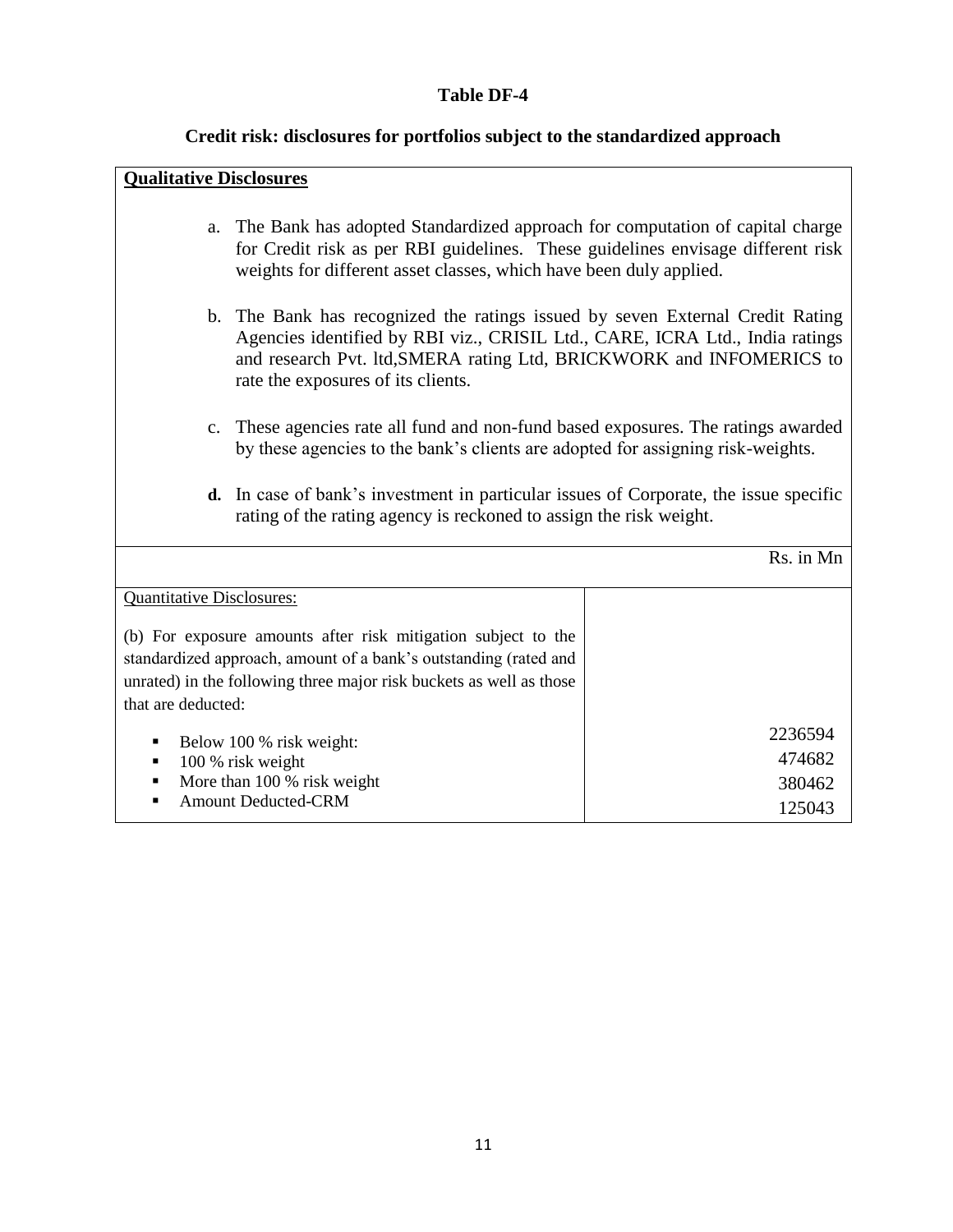## **Table DF-13: Main Features of Regulatory Capital Instruments The main features of Tier - 1 capital instruments are given below:**

| <b>Details</b>                                                                                | Equity                       |
|-----------------------------------------------------------------------------------------------|------------------------------|
| <b>Issuer</b>                                                                                 | <b>CENTRAL BANK OF INDIA</b> |
|                                                                                               |                              |
| Unique identifier (e.g. CUSIP, ISIN or Bloomberg identifier for                               | INE483A01010                 |
| private placement)                                                                            |                              |
| Governing $law(s)$ of the instrument                                                          | <b>Indian Laws</b>           |
| Regulatory treatment                                                                          |                              |
| <b>Transitional Basel III rules</b>                                                           | Common Equity Tier 1         |
| Post-transitional Basel III rules                                                             | Common Equity Tier 1         |
| Eligible at solo/group/ group $\&$ solo                                                       | Solo and Group               |
| Instrument type                                                                               | <b>Common Shares</b>         |
| Amount recognised in regulatory capital (Rs. in million, as of<br>most recent reporting date) | Rs. 26,182                   |
| Par value of instrument                                                                       |                              |
|                                                                                               | Rs. 10 per share             |
| Accounting classification                                                                     | Shareholder's Equity         |
| Original date of issuance                                                                     | Various                      |
| Perpetual or dated                                                                            | Perpetual                    |
| Original maturity date                                                                        | N.A.                         |
| Issuer call subject to prior supervisory approval                                             | N <sub>o</sub>               |
| Optional call date, contingent call dates and redemption amount                               | N.A.                         |
| Subsequent call dates, if applicable                                                          | N.A.                         |
| Coupons / dividends                                                                           |                              |
| Fixed or floating dividend/coupon                                                             | Floating                     |
| Coupon rate and any related index                                                             | N.A.                         |
|                                                                                               |                              |
| Existence of a dividend stopper                                                               | N <sub>o</sub>               |
| Fully discretionary, partially discretionary or mandatory                                     | Fully discretionary          |
| Existence of step up or other incentive to redeem                                             | N <sub>o</sub>               |
| Noncumulative or cumulative                                                                   | N.A.                         |
| Convertible or non-convertible                                                                | N.A.                         |
| If convertible, conversion trigger(s)                                                         | N.A.                         |
| If convertible, fully or partially                                                            | N.A.                         |
| If convertible, conversion rate                                                               | N.A.                         |
| If convertible, mandatory or optional conversion                                              | N.A.                         |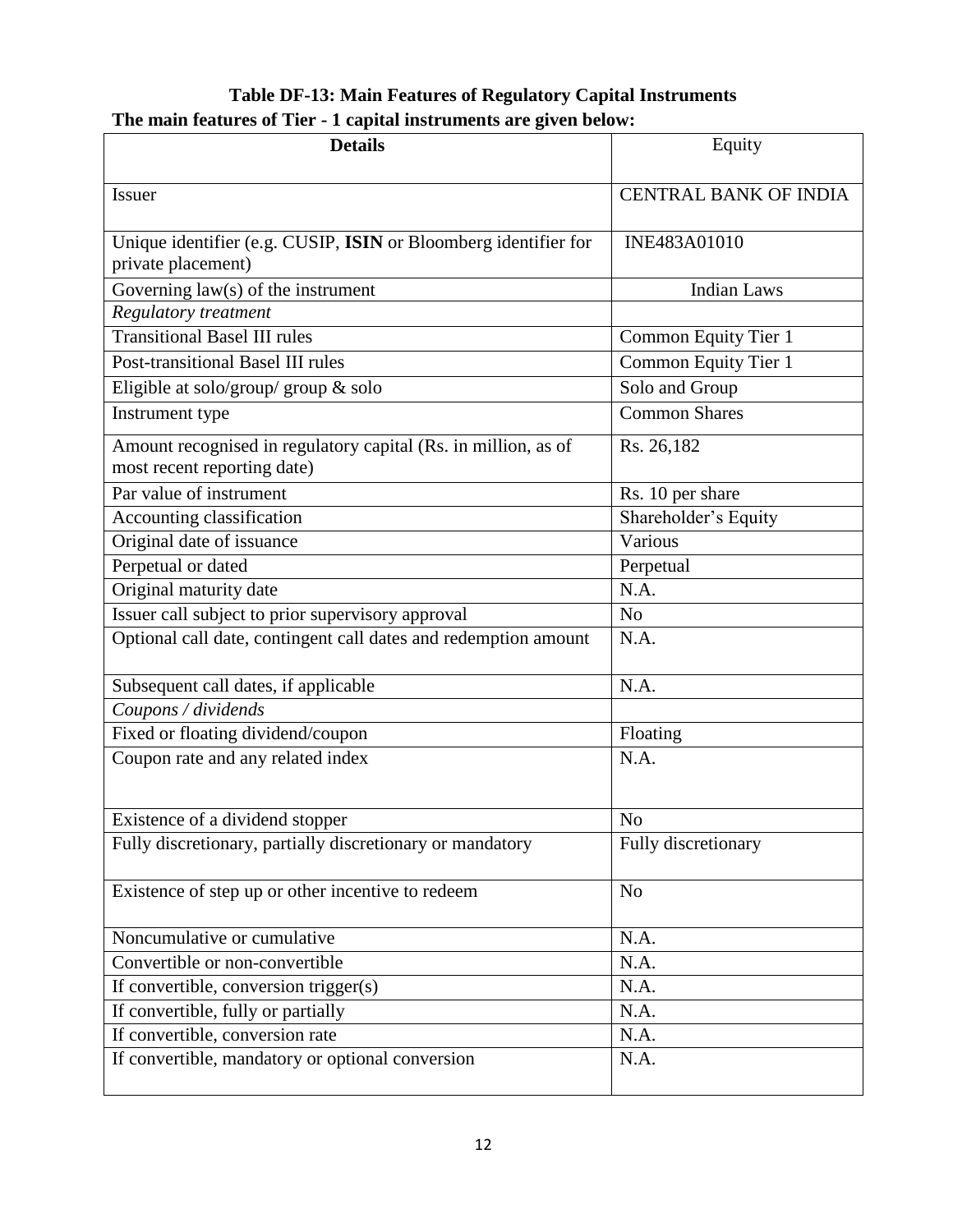| If convertible, specify instrument type convertible into      | N.A.                        |
|---------------------------------------------------------------|-----------------------------|
| If convertible, specify issuer of instrument it converts into | N.A.                        |
| Write-down feature                                            | N.A.                        |
| If write-down, write-down trigger(s)                          | N.A.                        |
| If write-down, full or partial                                | N.A.                        |
| If write-down, permanent or temporary                         | N.A.                        |
| If temporary write-down, description of write-up mechanism    | N.A.                        |
| Position in subordination hierarchy in liquidation (specify   | All depositors and others   |
| instrument type immediately senior to instrument)             | Creditors, bonds, and PNCPS |
| Non-compliant transitioned features                           | N <sub>0</sub>              |
| If yes, specify non-compliant features                        |                             |

| <b>SERIES DETAILS</b>                    | Sr. II PDI                   |
|------------------------------------------|------------------------------|
| <b>Issuer</b>                            | <b>CENTRAL BANK OF INDIA</b> |
|                                          |                              |
| Unique identifier (e.g. CUSIP, ISIN or   | INE483A09252                 |
| Bloomberg identifier for private         |                              |
| placement)                               |                              |
| Governing $law(s)$ of the instrument     | <b>Indian Laws</b>           |
|                                          |                              |
| Regulatory treatment                     |                              |
| <b>Transitional Basel III rules</b>      | Ineligible                   |
| Post-transitional Basel III rules        | Ineligible                   |
| Eligible at solo/group/ group $\&$ solo  | Solo and Group               |
| Instrument type                          | Perpetual Debt Instruments   |
|                                          |                              |
| Amount recognised in regulatory          | $\overline{0}$               |
| capital (Rs. in million, as of most      |                              |
| recent reporting date)                   |                              |
| Par value of instrument                  | Rs.1.00 Mn                   |
| Accounting classification                | <b>LIABILITY</b>             |
| Original date of issuance                | 28.09.2012                   |
| Perpetual or dated                       | Perpetual                    |
| Original maturity date                   | N.A                          |
| Issuer call subject to prior supervisory | Yes                          |
| approval                                 |                              |
| Optional call date, contingent call      | 28.09.2022                   |
| dates and redemption amount              |                              |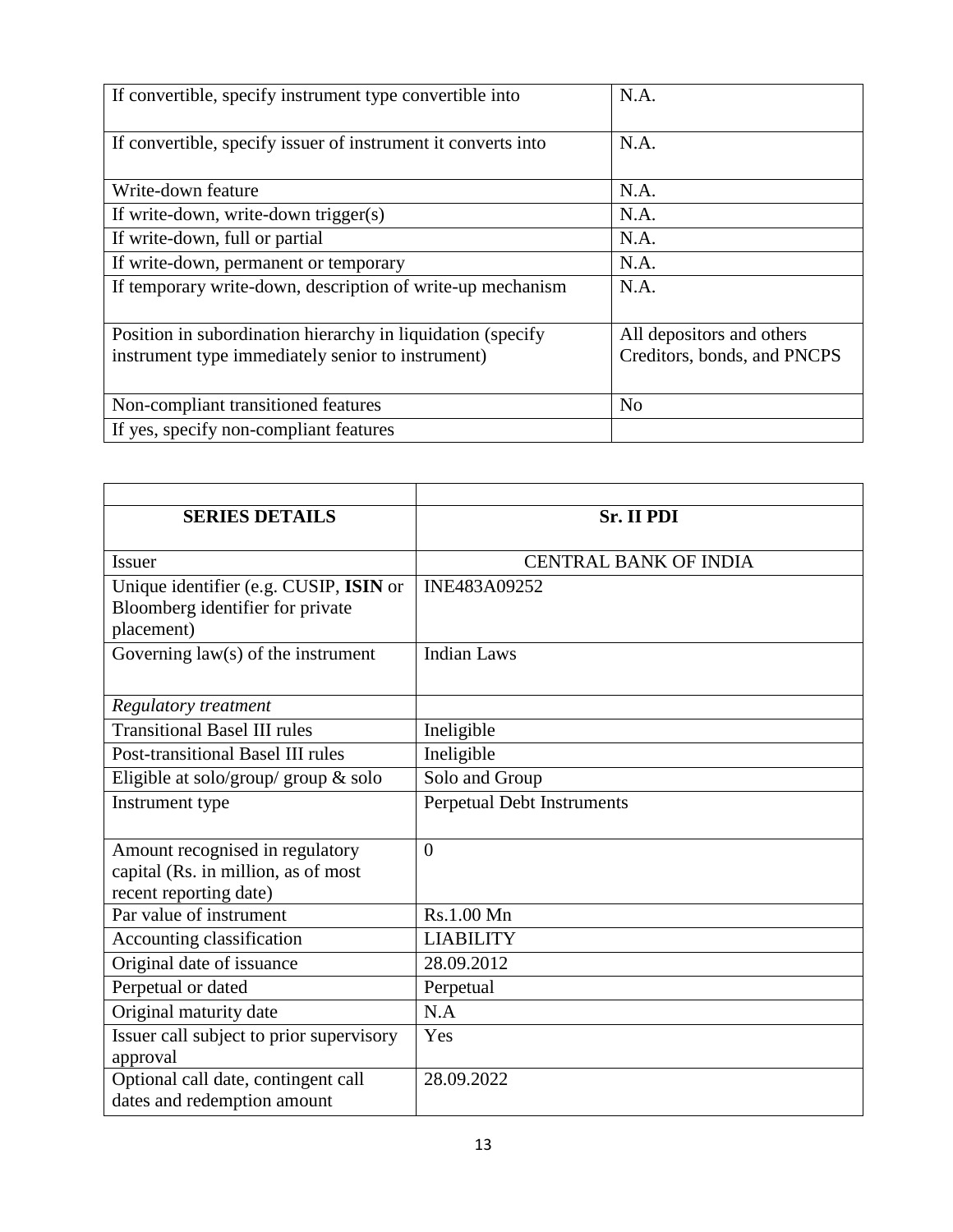| Subsequent call dates, if applicable    | N.A.                                              |
|-----------------------------------------|---------------------------------------------------|
| Coupons / dividends                     |                                                   |
| Fixed or floating dividend/coupon       | Fixed                                             |
| Coupon rate and any related index       | 9.40% p.a.                                        |
|                                         |                                                   |
| Existence of a dividend stopper         | No                                                |
| Fully discretionary, partially          | Mandatory                                         |
| discretionary or mandatory              |                                                   |
| Existence of step up or other incentive | N <sub>o</sub>                                    |
| to redeem                               |                                                   |
| Noncumulative or cumulative             | Noncumulative                                     |
| Convertible or non-convertible          | Nonconvertible                                    |
| If convertible, conversion trigger(s)   | N.A.                                              |
| If convertible, fully or partially      | N.A.                                              |
| If convertible, conversion rate         | N.A.                                              |
| If convertible, mandatory or optional   | N.A.                                              |
| conversion                              |                                                   |
| If convertible, specify instrument type | N.A.                                              |
| convertible into                        |                                                   |
| If convertible, specify issuer of       | N.A.                                              |
| instrument it converts into             |                                                   |
| Write-down feature                      | Not Applicable                                    |
| If write-down, write-down trigger(s)    | N.A.                                              |
| If write-down, full or partial          | N.A.                                              |
| If write-down, permanent or temporary   | N.A.                                              |
| If temporary write-down, description    | N.A.                                              |
| of write-up mechanism                   |                                                   |
| Position in subordination hierarchy in  | All depositors                                    |
| liquidation (specify instrument type    | and other Creditors                               |
| immediately senior to instrument)       |                                                   |
| Non-compliant transitioned features     | Yes                                               |
| If yes, specify non-compliant features  | Fully derecognized, Not Basel III Loss absorbency |
|                                         | features                                          |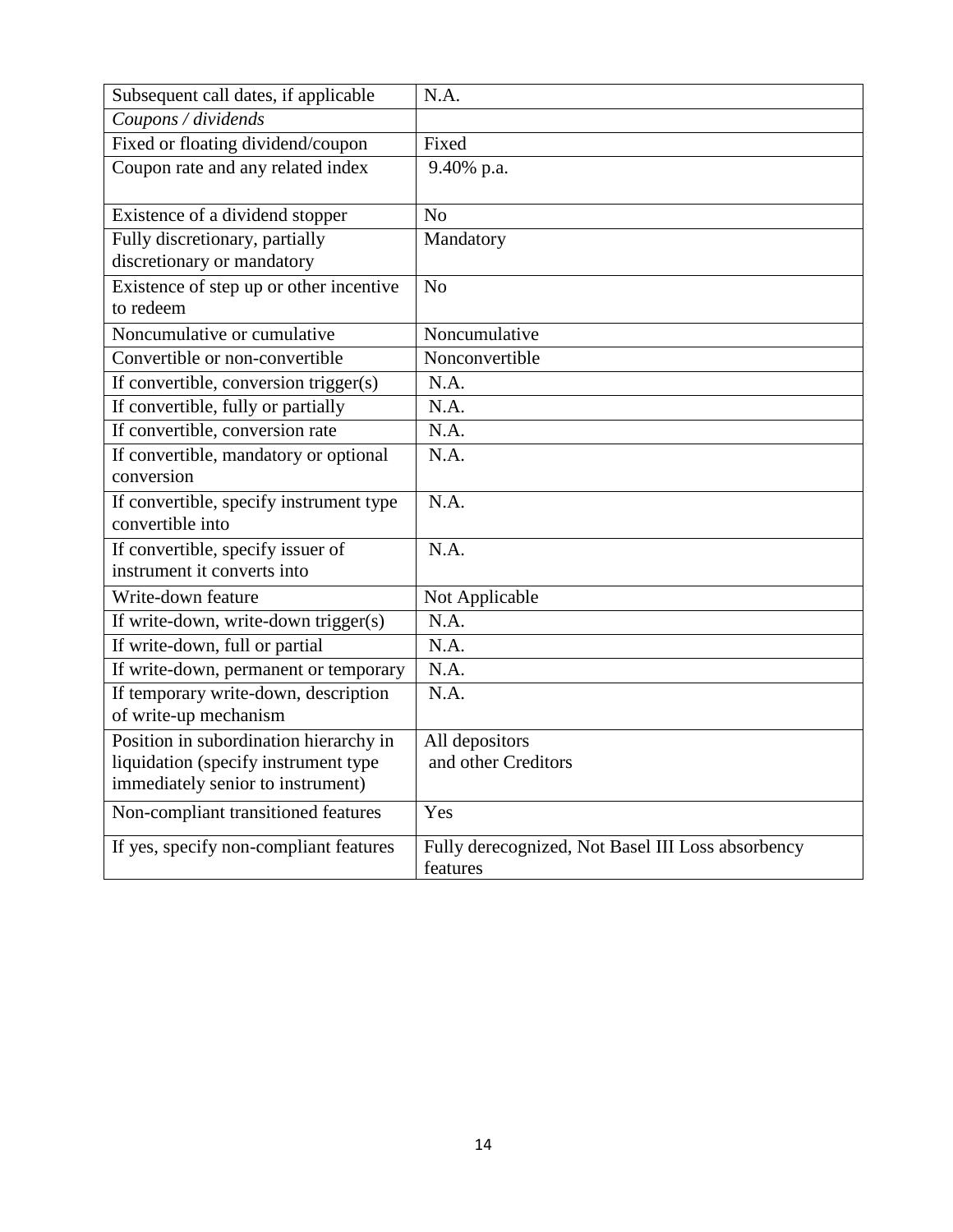# **The main features of Upper Tier - 2 capital instruments are given below**

| <b>SERIES</b>          | <b>Upper</b>      | <b>Upper</b>                        | <b>Upper</b>       | <b>Upper Tier</b>            | <b>Upper</b>          | <b>Upper Tier</b>              |
|------------------------|-------------------|-------------------------------------|--------------------|------------------------------|-----------------------|--------------------------------|
| <b>DETAILS</b>         | <b>Tier II</b>    | <b>Tier II</b>                      | <b>Tier II</b>     | $II$ (Sr. IV)                | <b>Tier II</b>        | $II$ (Sr. VI)                  |
|                        | (Sr, I)           | (Sr, II)                            | (Sr.III)           |                              | (Sr, V)               |                                |
| <b>Issuer</b>          |                   |                                     |                    | <b>CENTRAL BANK OF INDIA</b> |                       |                                |
| Unique identifier      | <b>INE483A0</b>   | <b>INE483A0</b>                     | <b>INE483A09</b>   | INE483A0921                  | <b>INE483A0</b>       | <b>INE483A080</b>              |
| (e.g. CUSIP,           | 9179              | 9195                                | 203                | 1                            | 9229                  | 15                             |
| ISIN or                |                   |                                     |                    |                              |                       |                                |
| Bloomberg              |                   |                                     |                    |                              |                       |                                |
| identifier for         |                   |                                     |                    |                              |                       |                                |
| private                |                   |                                     |                    |                              |                       |                                |
| placement)             |                   |                                     |                    |                              |                       |                                |
| Governing $law(s)$     | Indian            | Indian                              | <b>Indian Laws</b> | <b>Indian Laws</b>           | Indian                | <b>Indian Laws</b>             |
| of the instrument      | Laws              | Laws                                |                    |                              | Laws                  |                                |
| Regulatory             |                   |                                     |                    |                              |                       |                                |
| treatment              |                   |                                     |                    |                              |                       |                                |
| Transitional           | Tier <sub>2</sub> | Tier <sub>2</sub>                   | Tier <sub>2</sub>  | Tier <sub>2</sub>            | Tier <sub>2</sub>     | Tier <sub>2</sub>              |
| <b>Basel III rules</b> |                   |                                     |                    |                              |                       |                                |
| Post-transitional      | Ineligible        | Ineligible                          | Ineligible         | Ineligible                   | Ineligible            | Ineligible                     |
| <b>Basel III rules</b> |                   |                                     |                    |                              |                       |                                |
| Eligible at            | Solo and          | Solo and                            | Solo and           | Solo and                     | Solo and              | Solo and                       |
| solo/group/ group      | Group             | Group                               | Group              | Group                        | Group                 | Group                          |
| & solo                 |                   |                                     |                    |                              |                       |                                |
| Instrument type        | <b>Upper Tier</b> | <b>Upper Tier</b>                   | Upper Tier 2       | <b>Upper Tier 2</b>          | <b>Upper Tier</b>     | <b>Upper Tier 2</b>            |
|                        | 2 Capital         | 2 Capital                           | Capital            | Capital                      | 2 Capital             | Capital                        |
|                        |                   | Instruments Instruments Instruments |                    | Instruments                  |                       | <b>Instruments</b> Instruments |
| Amount                 | 1200              | 1140                                | 2000               | 2000                         | 4000                  | 1200                           |
| recognized in          |                   |                                     |                    |                              |                       |                                |
| regulatory capital     |                   |                                     |                    |                              |                       |                                |
| (Rs. in million, as    |                   |                                     |                    |                              |                       |                                |
| of most recent         |                   |                                     |                    |                              |                       |                                |
| reporting date)        |                   |                                     |                    |                              |                       |                                |
| Par value of           |                   | Rs. 1.00 Mn Rs. 1.00 Mn Rs. 1.00 Mn |                    | Rs. 1.00 Mn                  |                       | Rs. 1.00 Mn Rs. 1.00 Mn        |
| instrument             |                   |                                     |                    |                              |                       |                                |
| Accounting             |                   | LIABILITY LIABILITY LIABILITY       |                    | <b>LIABILITY</b>             |                       | LIABILITY LIABILITY            |
| classification         |                   |                                     |                    |                              |                       |                                |
| Original date of       | 14.11.2008        | 17.02.2009                          | 23.06.2009         | 20.01.2010                   | 11.06.2010 21.01.2011 |                                |
| issuance               |                   |                                     |                    |                              |                       |                                |
| Perpetual or           | <b>DATED</b>      | <b>DATED</b>                        | <b>DATED</b>       | <b>DATED</b>                 | <b>DATED</b>          | <b>DATED</b>                   |
| dated                  |                   |                                     |                    |                              |                       |                                |
| Original maturity      | 14.11.2023        | 17.02.2024                          | 23.06.2024         | 20.01.2025                   |                       | 11.06.2025 21.01.2026          |
| date                   |                   |                                     |                    |                              |                       |                                |
| Issuer call subject    | Yes               | Yes                                 | Yes                | Yes                          | Yes                   | Yes                            |
| to prior               |                   |                                     |                    |                              |                       |                                |
| supervisory            |                   |                                     |                    |                              |                       |                                |
| approval               |                   |                                     |                    |                              |                       |                                |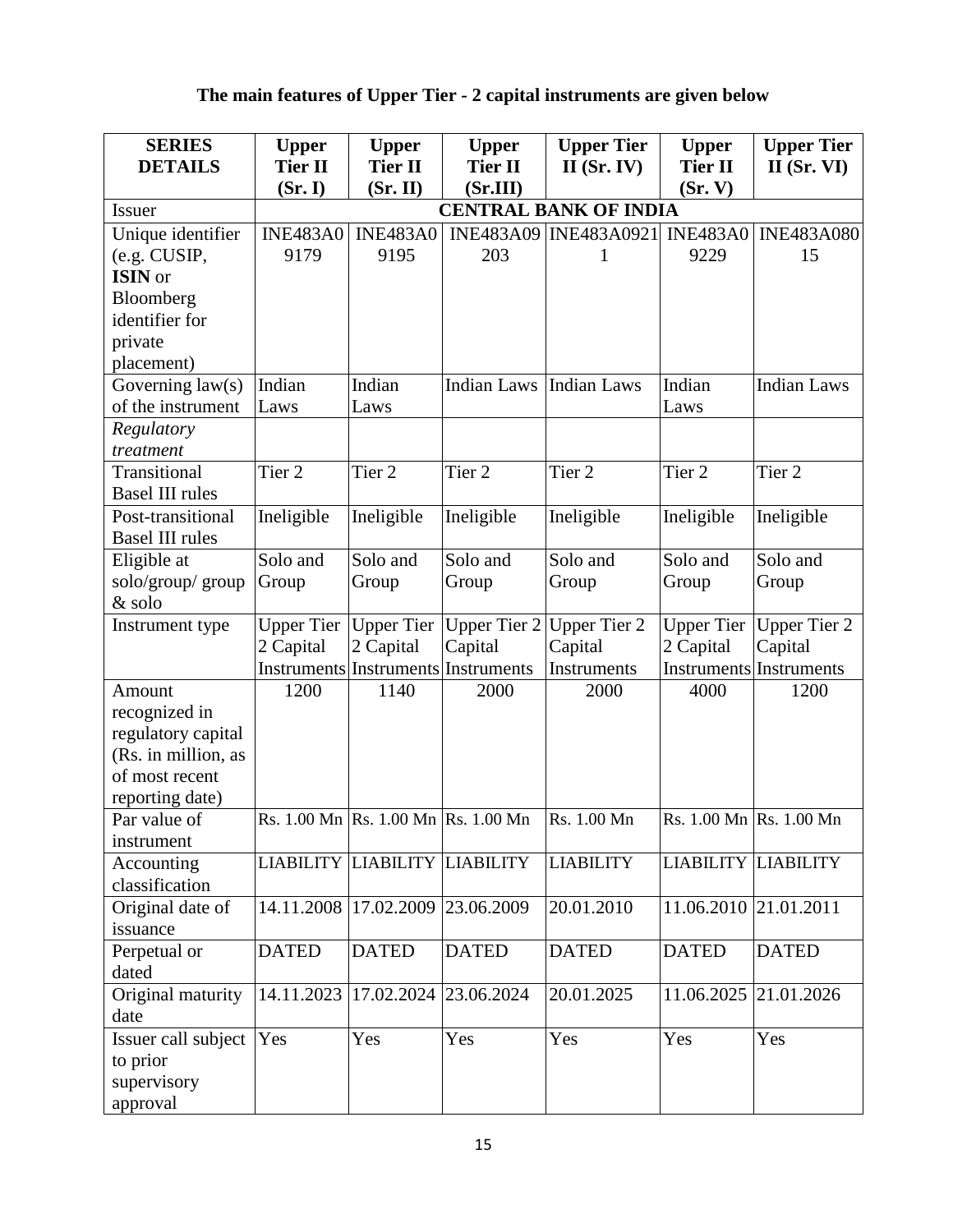| Optional call      |                | 14.11.2018 17.02.2019 23.06.2019 |                                              | 20.01.2020     | 11.06.2020 21.01.2021 |                               |
|--------------------|----------------|----------------------------------|----------------------------------------------|----------------|-----------------------|-------------------------------|
| date, contingent   |                |                                  |                                              |                |                       |                               |
| call dates and     |                |                                  |                                              |                |                       |                               |
| redemption         |                |                                  |                                              |                |                       |                               |
| amount             |                |                                  |                                              |                |                       |                               |
| Subsequent call    | N.A.           | N.A.                             | N.A.                                         | N.A.           | N.A.                  | N.A.                          |
| dates, if          |                |                                  |                                              |                |                       |                               |
| applicable         |                |                                  |                                              |                |                       |                               |
| Coupons /          |                |                                  |                                              |                |                       |                               |
| dividends          |                |                                  |                                              |                |                       |                               |
| Fixed or floating  | Fixed          | Fixed                            | Fixed                                        | Fixed          | Fixed                 | Fixed                         |
| dividend/coupon    |                |                                  |                                              |                |                       |                               |
| Coupon rate and    | 11.45%         | 9.40%                            | 8.80%                                        | 8.63%          | 8.57%                 | 9.20%                         |
| any related index  |                |                                  |                                              |                |                       |                               |
| Existence of a     | N <sub>o</sub> | N <sub>o</sub>                   | N <sub>o</sub>                               | N <sub>o</sub> | N <sub>o</sub>        | N <sub>o</sub>                |
| dividend stopper   |                |                                  |                                              |                |                       |                               |
| Fully              | Mandatory      | Mandatory                        | Mandatory                                    | Mandatory      | Mandatory             | Mandatory                     |
| discretionary,     |                |                                  |                                              |                |                       |                               |
| partially          |                |                                  |                                              |                |                       |                               |
| discretionary or   |                |                                  |                                              |                |                       |                               |
| mandatory          |                |                                  |                                              |                |                       |                               |
| Existence of step  | Yes            | Yes                              | Yes                                          | Yes            | Yes                   | N <sub>o</sub>                |
| up or other        |                |                                  |                                              |                |                       |                               |
| incentive to       |                |                                  |                                              |                |                       |                               |
| redeem             |                |                                  |                                              |                |                       |                               |
| Noncumulative      |                |                                  | Noncumulative Noncumulative Noncumulative    | Noncumulative  |                       | Noncumulative Noncumulative   |
| or cumulative      |                |                                  |                                              |                |                       |                               |
| Convertible or     |                |                                  | Nonconvertible Nonconvertible Nonconvertible | Nonconvertible |                       | Nonconvertible Nonconvertible |
| non-convertible    |                |                                  |                                              |                |                       |                               |
| If convertible,    | N.A.           | N.A.                             | N.A.                                         | N.A.           | N.A.                  | N.A.                          |
| conversion         |                |                                  |                                              |                |                       |                               |
| trigger(s)         |                |                                  |                                              |                |                       |                               |
| If convertible,    | N.A.           | N.A.                             | N.A.                                         | N.A.           | N.A.                  | N.A.                          |
| fully or partially |                |                                  |                                              |                |                       |                               |
| If convertible,    | N.A.           | N.A.                             | N.A.                                         | N.A.           | N.A.                  | N.A.                          |
| conversion rate    |                |                                  |                                              |                |                       |                               |
| If convertible,    | N.A.           | N.A.                             | N.A.                                         | N.A.           | N.A.                  | N.A.                          |
| mandatory or       |                |                                  |                                              |                |                       |                               |
| optional           |                |                                  |                                              |                |                       |                               |
| conversion         |                |                                  |                                              |                |                       |                               |
| If convertible,    | N.A.           | N.A.                             | N.A.                                         | N.A.           | N.A.                  | N.A.                          |
| specify            |                |                                  |                                              |                |                       |                               |
| instrument type    |                |                                  |                                              |                |                       |                               |
| convertible into   |                |                                  |                                              |                |                       |                               |
| If convertible,    | N.A.           | N.A.                             | N.A.                                         | N.A.           | N.A.                  | N.A.                          |
| specify issuer of  |                |                                  |                                              |                |                       |                               |
| instrument it      |                |                                  |                                              |                |                       |                               |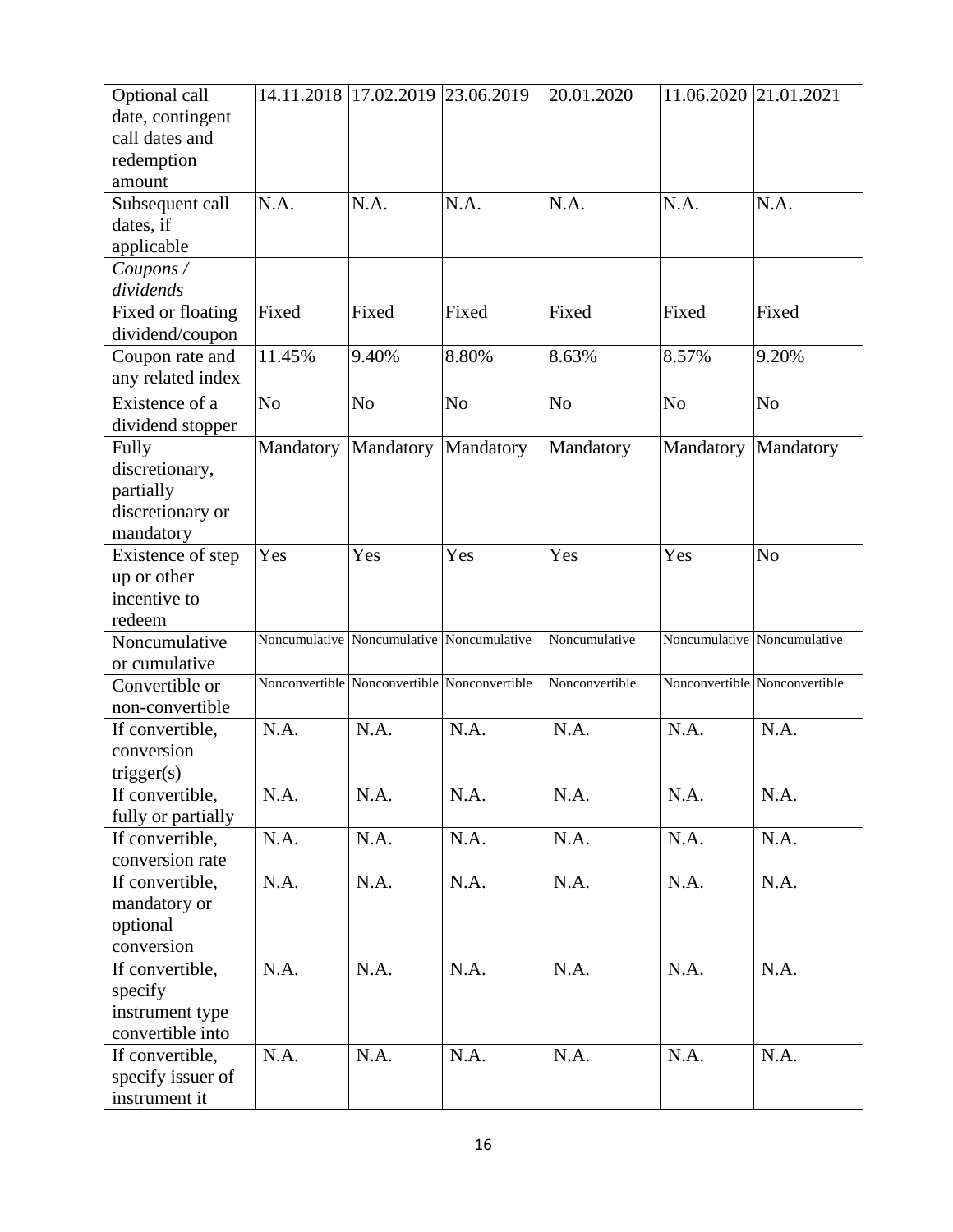| converts into   |                 |                  |            |                             |                  |                |
|-----------------|-----------------|------------------|------------|-----------------------------|------------------|----------------|
| Write-down      | N.A.            | N.A.             | N.A.       | N.A.                        | N.A.             | N.A.           |
| feature         |                 |                  |            |                             |                  |                |
| If write-down,  | N.A.            | N.A.             | N.A.       | N.A.                        | N.A.             | N.A.           |
| write-down      |                 |                  |            |                             |                  |                |
| trigger(s)      |                 |                  |            |                             |                  |                |
| If write-down,  | N.A.            | N.A.             | N.A.       | N.A.                        | N.A.             | N.A.           |
| full or partial |                 |                  |            |                             |                  |                |
| If write-down,  | N.A.            | N.A.             | N.A.       | N.A.                        | N.A.             | N.A.           |
| permanent or    |                 |                  |            |                             |                  |                |
| temporary       |                 |                  |            |                             |                  |                |
| If temporary    | N.A.            | N.A.             | N.A.       | N.A.                        | N.A.             | N.A.           |
| write-down,     |                 |                  |            |                             |                  |                |
| description of  |                 |                  |            |                             |                  |                |
| write-up        |                 |                  |            |                             |                  |                |
| mechanism       |                 |                  |            |                             |                  |                |
| Position in     | All             | All              | All        | All depositors              | All              | All depositors |
| subordination   | depositors      | depositors       | depositors | and other                   | depositors       | and other      |
| hierarchy in    | and other       | and other        | and other  | creditors                   | and other        | creditors      |
| liquidation     | creditors       | creditors        | creditors  |                             | creditors        |                |
| (specify        |                 |                  |            |                             |                  |                |
| instrument type |                 |                  |            |                             |                  |                |
| immediately     |                 |                  |            |                             |                  |                |
| senior to       |                 |                  |            |                             |                  |                |
| instrument)     |                 |                  |            |                             |                  |                |
| Non-compliant   | <b>YES</b>      | <b>YES</b>       | <b>YES</b> | <b>YES</b>                  | <b>YES</b>       | <b>YES</b>     |
| transitioned    |                 |                  |            |                             |                  |                |
| features        |                 |                  |            |                             |                  |                |
| If yes, specify | Step up,        | Step up,         | Step up,   | Step up,                    | Step up,         | Not Basel III  |
| non-compliant   | Not Basel       | <b>Not Basel</b> |            | Not Basel III Not Basel III | <b>Not Basel</b> | Loss           |
| features        | <b>III</b> Loss | <b>III</b> Loss  | Loss       | Loss                        | <b>III</b> Loss  | absorbency     |
|                 | absorbency      | absorbency       | absorbency | absorbency                  | absorbency       | features       |
|                 | features        | features         | features   | features                    | features         |                |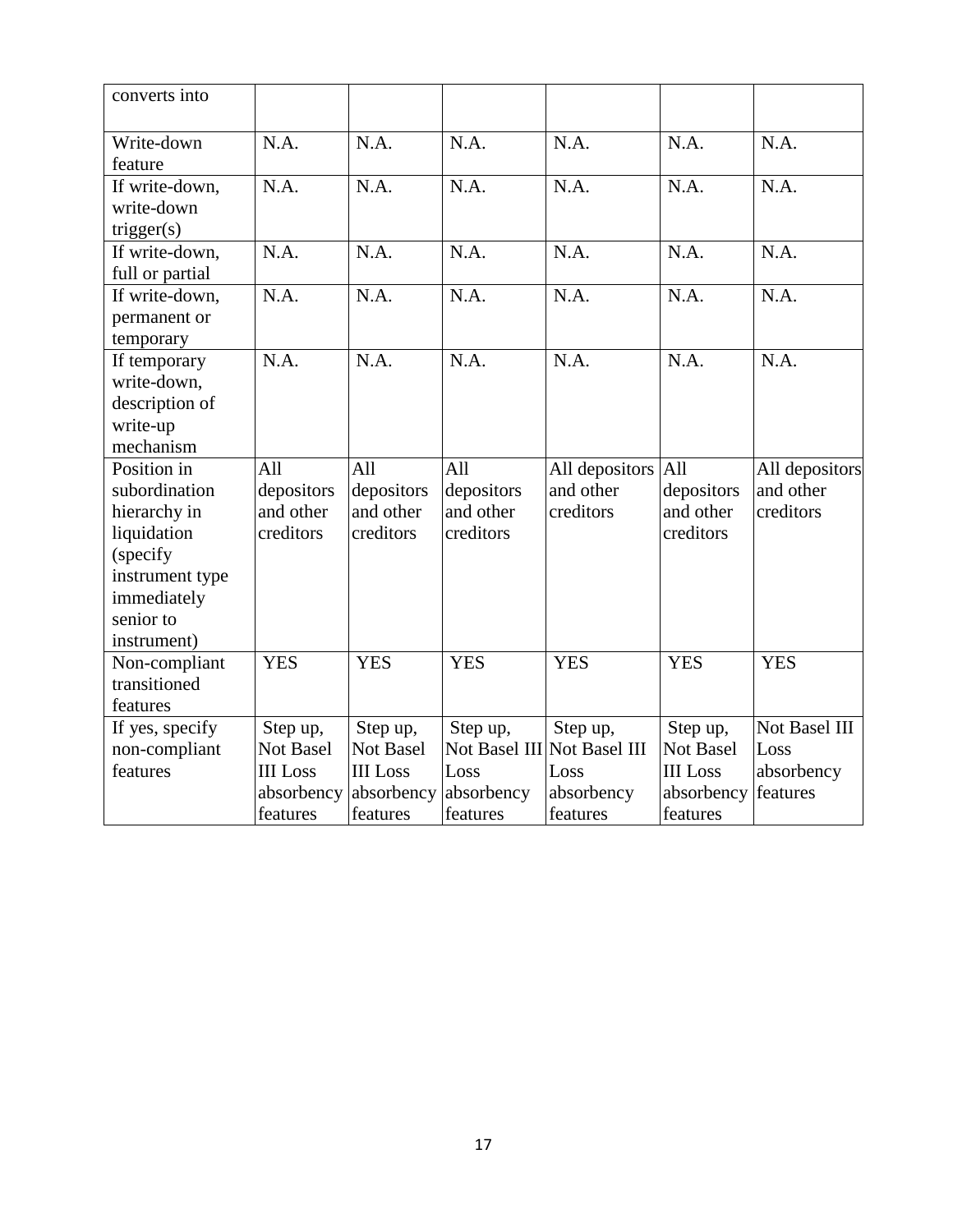# **The main features of Subordinated Debt capital instruments are given below:**

| <b>SERIES DETAILS</b>                                | <b>Lower Tier II</b>           |  |
|------------------------------------------------------|--------------------------------|--|
|                                                      | <b>Sr XIV</b>                  |  |
| <b>Issuer</b>                                        |                                |  |
| Unique identifier (e.g. CUSIP, ISIN or               | INE483A09245                   |  |
| Bloomberg identifier for private                     |                                |  |
| placement)                                           |                                |  |
| Governing $law(s)$ of the instrument                 | <b>Indian Laws</b>             |  |
| <b>Regulatory treatment</b>                          |                                |  |
| <b>Transitional Basel III rules</b>                  | Tier <sub>2</sub>              |  |
| Post-transitional Basel III rules                    | Ineligible                     |  |
| Eligible at solo/group/ group & solo                 | Solo and Group                 |  |
| Instrument type                                      | <b>Tier 2 Debt Instruments</b> |  |
| Amount recognised in regulatory capital              |                                |  |
| (Rs. in million, as of most recent reporting         | 2000                           |  |
| date)                                                |                                |  |
| Par value of instrument                              | Rs.1.00 Mn                     |  |
| Accounting classification                            | <b>LIABILITY</b>               |  |
| Original date of issuance                            | 21.12.2011                     |  |
| Perpetual or dated                                   | <b>DATED</b>                   |  |
| Original maturity date                               | 21.12.2026                     |  |
| Issuer call subject to prior supervisory<br>approval | Yes                            |  |
| Optional call date, contingent call dates            | 21.12.2021                     |  |
| and redemption amount                                |                                |  |
| Subsequent call dates, if applicable                 | N.A.                           |  |
| Coupons / dividends                                  |                                |  |
| Fixed or floating dividend/coupon                    | Fixed                          |  |
| Coupon rate and any related index                    | 9.33%                          |  |
| Existence of a dividend stopper                      | N <sub>o</sub>                 |  |
| Fully discretionary, partially discretionary         | Mandatory                      |  |
| or mandatory                                         |                                |  |
| Existence of step up or other incentive to           | N <sub>o</sub>                 |  |
| redeem                                               |                                |  |
| Noncumulative or cumulative                          | Noncumulative                  |  |
| Convertible or non-convertible                       | Nonconvertible                 |  |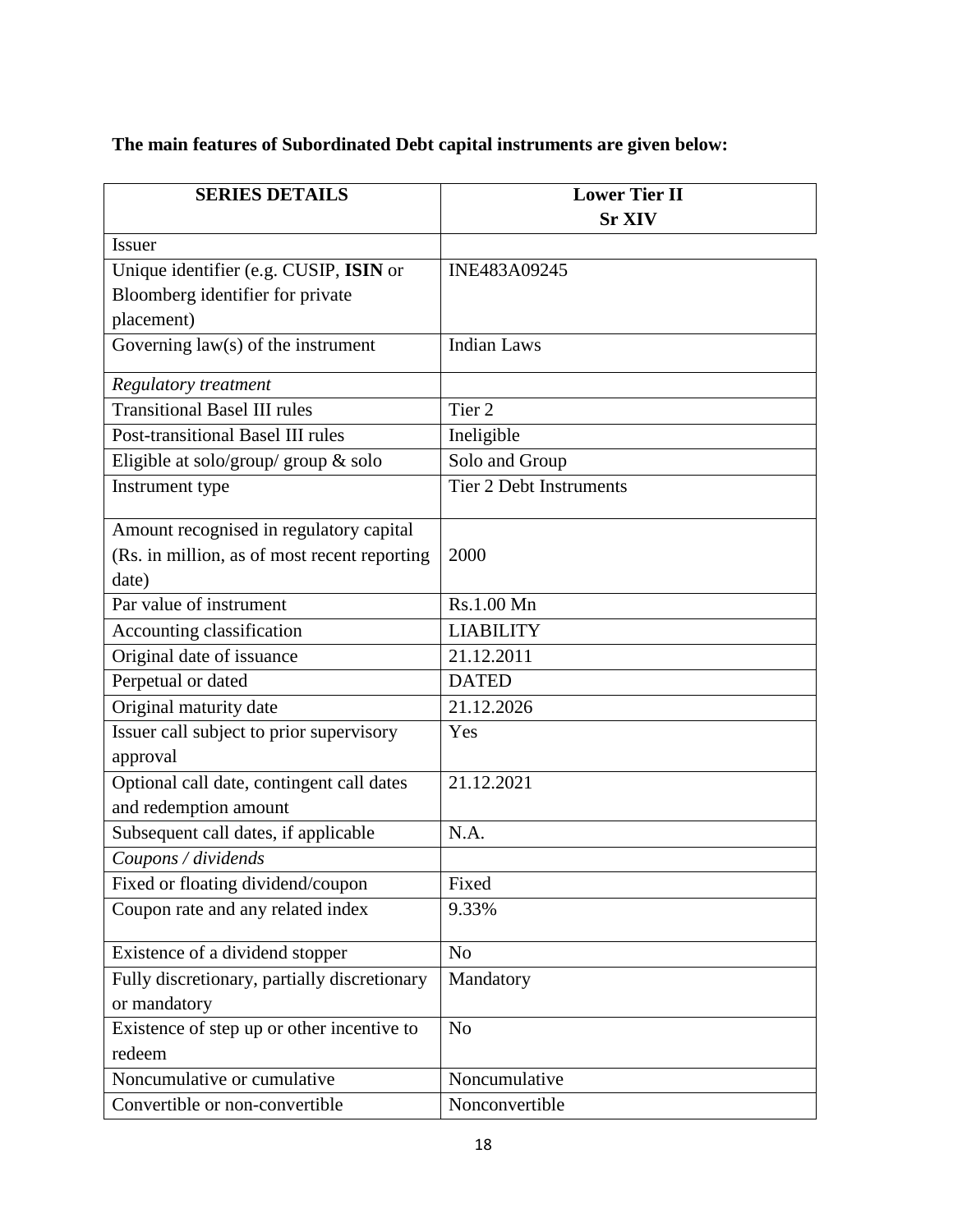| If convertible, conversion trigger(s)        | N.A.                                   |
|----------------------------------------------|----------------------------------------|
| If convertible, fully or partially           | N.A.                                   |
| If convertible, conversion rate              | N.A.                                   |
| If convertible, mandatory or optional        | N.A.                                   |
| conversion                                   |                                        |
| If convertible, specify instrument type      | N.A.                                   |
| convertible into                             |                                        |
| If convertible, specify issuer of instrument | N.A.                                   |
| it converts into                             |                                        |
| Write-down feature                           | Not Applicable                         |
| If write-down, write-down trigger(s)         | N.A.                                   |
| If write-down, full or partial               | N.A.                                   |
| If write-down, permanent or temporary        | N.A.                                   |
| If temporary write-down, description of      | N.A.                                   |
| write-up mechanism                           |                                        |
| Position in subordination hierarchy in       | All depositors and other creditors     |
| liquidation (specify instrument type)        |                                        |
| immediately senior to instrument)            |                                        |
| Non-compliant transitioned features          | <b>YES</b>                             |
| If yes, specify non-compliant features       | Not Basel III Loss absorbency features |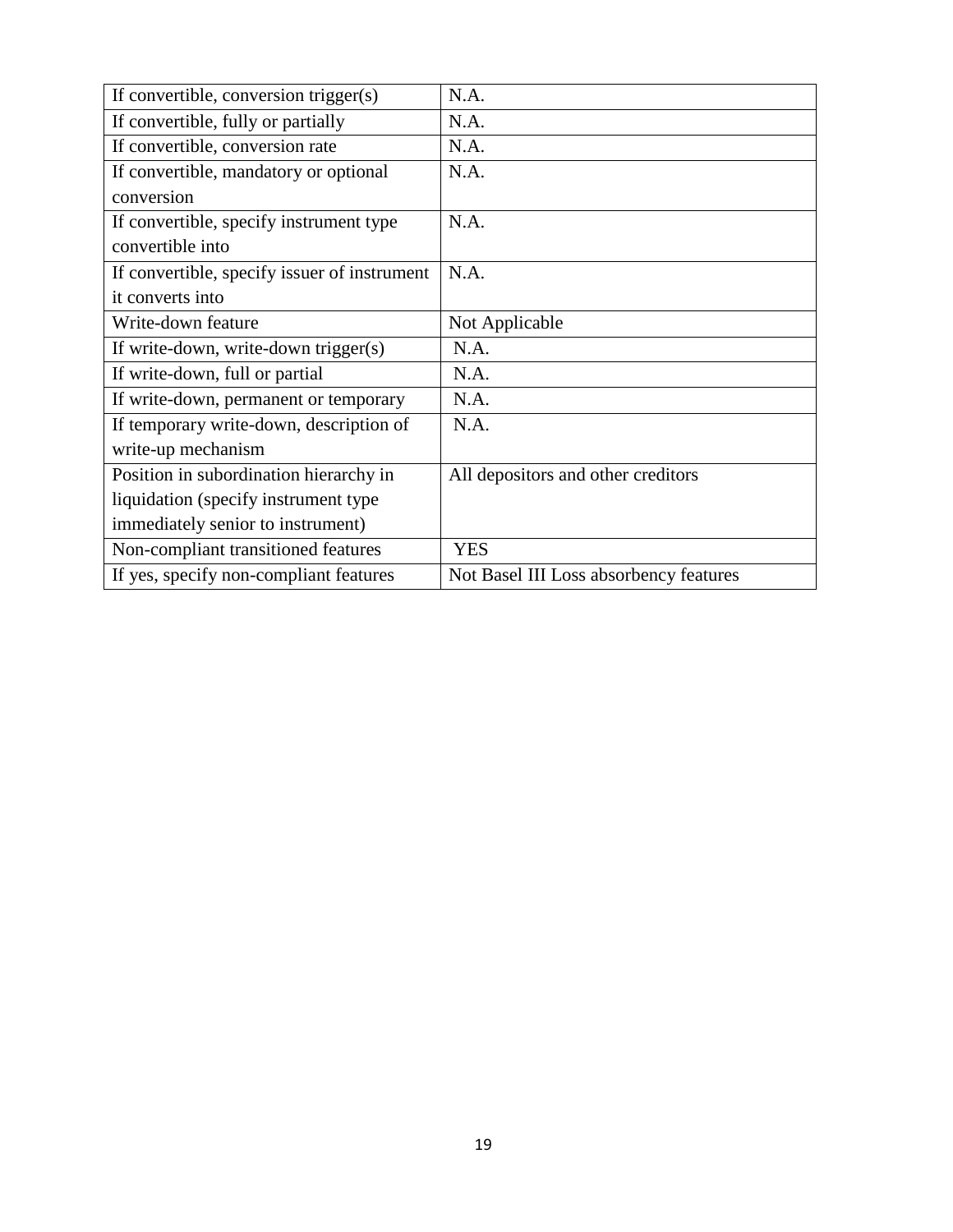# **The main features of BASEL III compliant Tier 2 Bonds are given below:**

|                               | <b>BASEL III COMPLIANT TIER II BONDS</b> |                                |  |  |
|-------------------------------|------------------------------------------|--------------------------------|--|--|
|                               | <b>SRI</b>                               | <b>SRII</b>                    |  |  |
| <b>Issuer</b>                 |                                          |                                |  |  |
| Unique identifier (e.g.       | INE483A09260                             | INE483A09278                   |  |  |
| CUSIP, ISIN or                |                                          |                                |  |  |
| Bloomberg identifier          |                                          |                                |  |  |
| for private placement)        |                                          |                                |  |  |
| Governing $law(s)$ of         | <b>Indian Laws</b>                       | <b>Indian Laws</b>             |  |  |
| the instrument                |                                          |                                |  |  |
| Regulatory treatment          |                                          |                                |  |  |
| <b>Transitional Basel III</b> | Tier <sub>2</sub>                        | Tier <sub>2</sub>              |  |  |
| rules                         |                                          |                                |  |  |
| Post-transitional Basel       | <b>ELIGIBLE</b>                          | <b>ELIGIBLE</b>                |  |  |
| <b>III</b> rules              |                                          |                                |  |  |
| Eligible at solo/group/       | Solo and Group                           | Solo and Group                 |  |  |
| group & solo                  |                                          |                                |  |  |
| Instrument type               | <b>Tier 2 Debt Instruments</b>           | <b>Tier 2 Debt Instruments</b> |  |  |
|                               |                                          |                                |  |  |
| Amount recognised in          | 10000                                    | 5000                           |  |  |
| regulatory capital (Rs.       |                                          |                                |  |  |
| in million, as of most        |                                          |                                |  |  |
| recent reporting date)        |                                          |                                |  |  |
| Par value of instrument       | Rs.1.00 Mn                               | Rs.1.00 Mn                     |  |  |
| Accounting                    | <b>LIABILITY</b>                         | <b>LIABILITY</b>               |  |  |
| classification                |                                          |                                |  |  |
| Original date of              | 08.11.2013                               | 07.03.2017                     |  |  |
| issuance                      |                                          |                                |  |  |
| Perpetual or dated            | <b>DATED</b>                             | <b>DATED</b>                   |  |  |
| Original maturity date        | 08.11.2023                               | 07.05.2027                     |  |  |
| Issuer call subject to        | N <sub>o</sub>                           | Yes                            |  |  |
| prior supervisory             |                                          |                                |  |  |
| approval                      |                                          |                                |  |  |
| Optional call date,           | N.A.                                     | 07.05.2022                     |  |  |
| contingent call dates         |                                          |                                |  |  |
| and redemption                |                                          |                                |  |  |
| amount                        |                                          |                                |  |  |
| Subsequent call dates,        | N.A.                                     | N.A.                           |  |  |
| if applicable                 |                                          |                                |  |  |
| Coupons / dividends           |                                          |                                |  |  |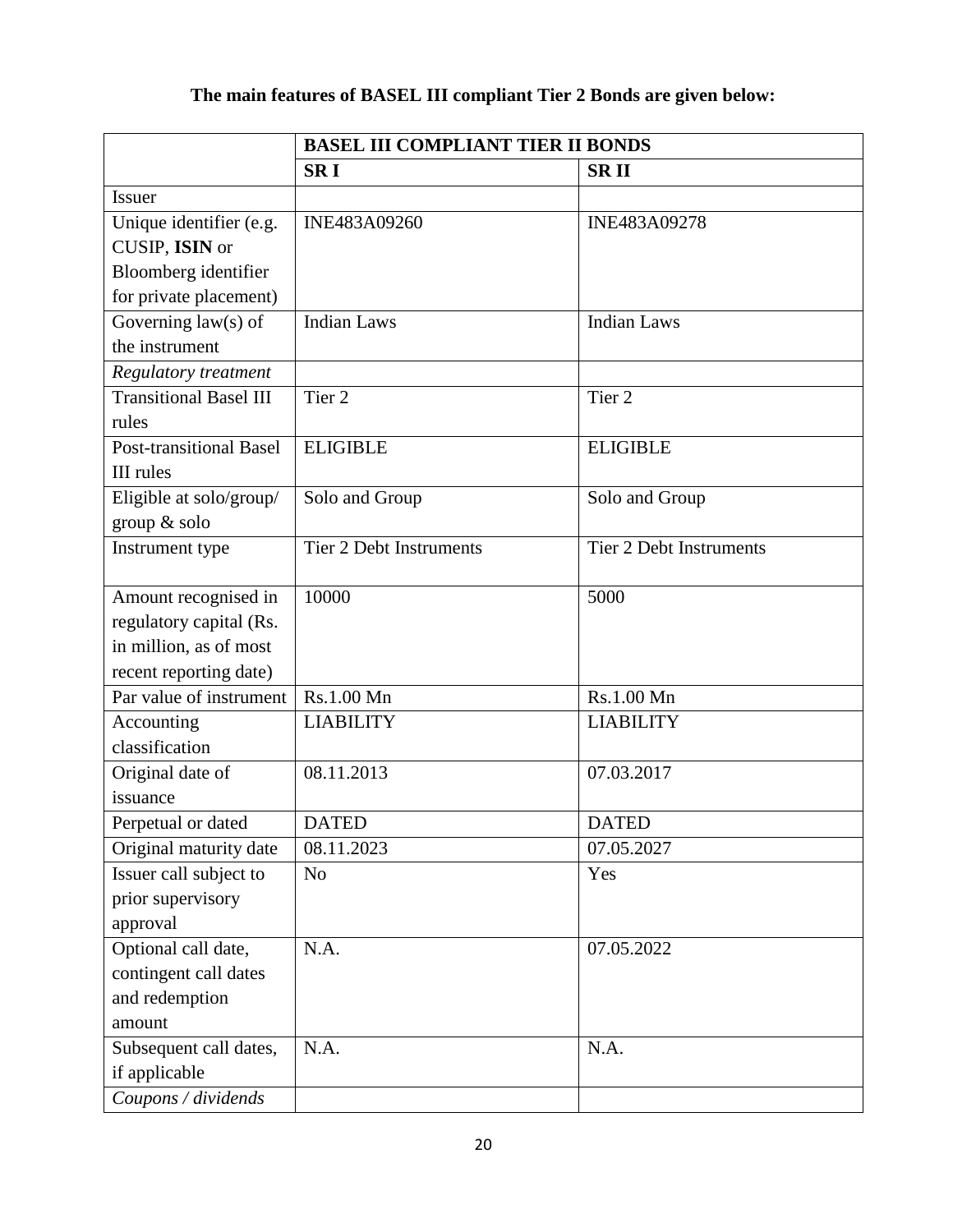| Fixed or floating<br>dividend/coupon | Fixed                              | Fixed                              |
|--------------------------------------|------------------------------------|------------------------------------|
| Coupon rate and any                  | 9.90%                              | 8.62%                              |
| related index                        |                                    |                                    |
| Existence of a                       | N <sub>o</sub>                     | N <sub>o</sub>                     |
| dividend stopper                     |                                    |                                    |
| Fully discretionary,                 | Mandatory                          | Mandatory                          |
| partially discretionary              |                                    |                                    |
| or mandatory                         |                                    |                                    |
| Existence of step up or              | No                                 | N <sub>o</sub>                     |
| other incentive to                   |                                    |                                    |
| redeem                               |                                    |                                    |
| Noncumulative or                     | Noncumulative                      | Noncumulative                      |
| cumulative                           |                                    |                                    |
| Convertible or non-<br>convertible   | Nonconvertible                     | Nonconvertible                     |
| If convertible,                      | N.A.                               | N.A.                               |
| conversion trigger(s)                |                                    |                                    |
| If convertible, fully or             | N.A.                               | N.A.                               |
| partially                            |                                    |                                    |
| If convertible,                      | N.A.                               | N.A.                               |
| conversion rate                      |                                    |                                    |
| If convertible,                      | N.A.                               | N.A.                               |
| mandatory or optional                |                                    |                                    |
| conversion                           |                                    |                                    |
| If convertible, specify              | N.A.                               | N.A.                               |
|                                      |                                    |                                    |
| instrument type<br>convertible into  |                                    |                                    |
|                                      |                                    |                                    |
| If convertible, specify              | N.A.                               | N.A.                               |
| issuer of instrument it              |                                    |                                    |
| converts into                        |                                    |                                    |
| Write-down feature                   | <b>YES</b>                         | <b>YES</b>                         |
| If write-down, write-                | These bonds, at the option of the  | These bonds, at the option of the  |
| down trigger(s)                      | RBI, can be temporarily written    | RBI, can be temporarily written    |
|                                      | down or permanently written off    | down or permanently written off    |
|                                      | upon occurrence of the trigger     | upon occurrence of the trigger     |
|                                      | event, called the 'Point Of Non-   | event, called the 'Point Of Non-   |
|                                      | Viability trigger'("PONV trigger") | Viability trigger'("PONV trigger") |
| If write-down, full or               | Partial                            | Partial                            |
| partial                              |                                    |                                    |
| If write-down,                       | Temporary                          | Temporary                          |
| permanent or                         |                                    |                                    |
| temporary                            |                                    |                                    |